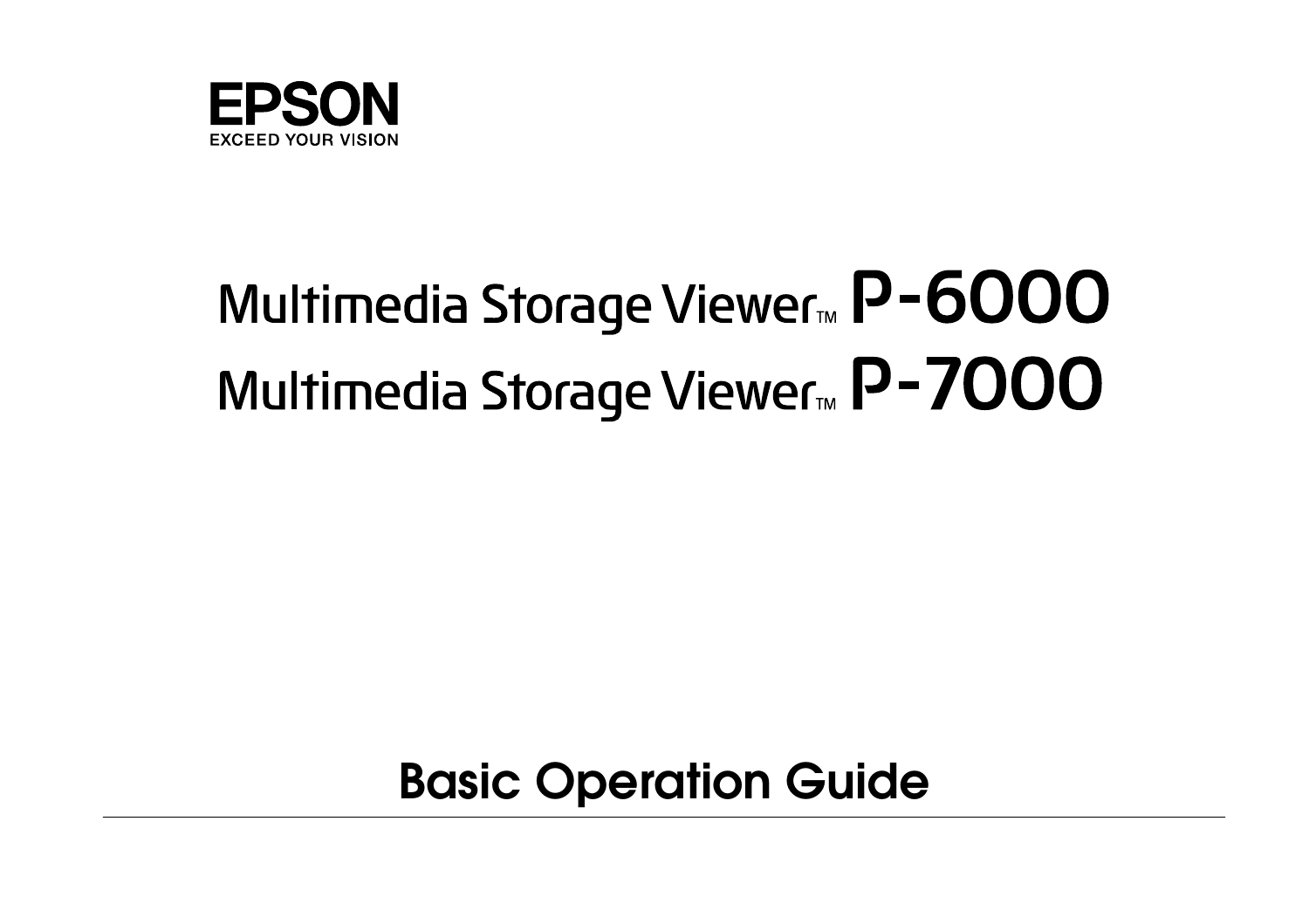EPSON® is a registered trademark of Seiko Epson Corporation.

Photo Fine and its logo are registered trademarks or trademarks of Seiko Epson Corporation in Japan and other countries. Photo Fine Premia is a proprietary technology of Epson Imaging Devices Corporation.

Microsoft®, Windows®, and Windows Vista® are registered trademarks of Microsoft Corporation in the United States and/or other countries.

Apple® and Macintosh® are registered trademarks of Apple Inc.

SD™ is a trademark.

QuickTime and the QuickTime logo are trademarks or registered trademarks of Apple Inc., used under license.

This product is licensed under the MPEG-4 Visual Patent Portfolio License for the personal and non-commercial use of a consumer for (i) encoding video in compliance with the MPEG-4 visual standard (MPEG-4 Video) and/or (ii) decoding MPEG-4 Video that was encoded by a consumer engaged in a personal and non-commercial activity and/or was obtained from a video provider licensed by MPEG LA to provide MPEG-4 Video. No license is granted or shall be implied for any other use. Additional information including that relating to promotional, internal and commercial uses and licensing may be obtained from MPEG LA, L.L.C. - see <www.mpegla.com>

MPEG Layer-3 audio coding technology is licensed from Fraunhofer IIS and Thomson.

This product is licensed under the AVC Patent Portfolio License for the personal and non-commercial use of a consumer to (i) encode video in compliance with the AVC standard (AVC Video) and/or (ii) decode AVC Video that was encoded by a consumer engaged in a personal and non-commercial activity and/or was obtained from a video provider licensed to provide AVC Video. No license is granted or shall be implied for any other use. Additional information may be obtained from MPEG LA, L.L.C. - see <www.mpegla.com>

Adobe®, Adobe® Photoshop®, and Adobe® RGB are registered trademarks of Adobe Systems Incorporated in the United States and/or other countries.

General Notice: Other product names used herein are for identification purposes only and may be trademarks of their respective owners. Epson disclaims any and all rights in those marks.

Copyright © 2008 Seiko Epson Corporation. All rights reserved.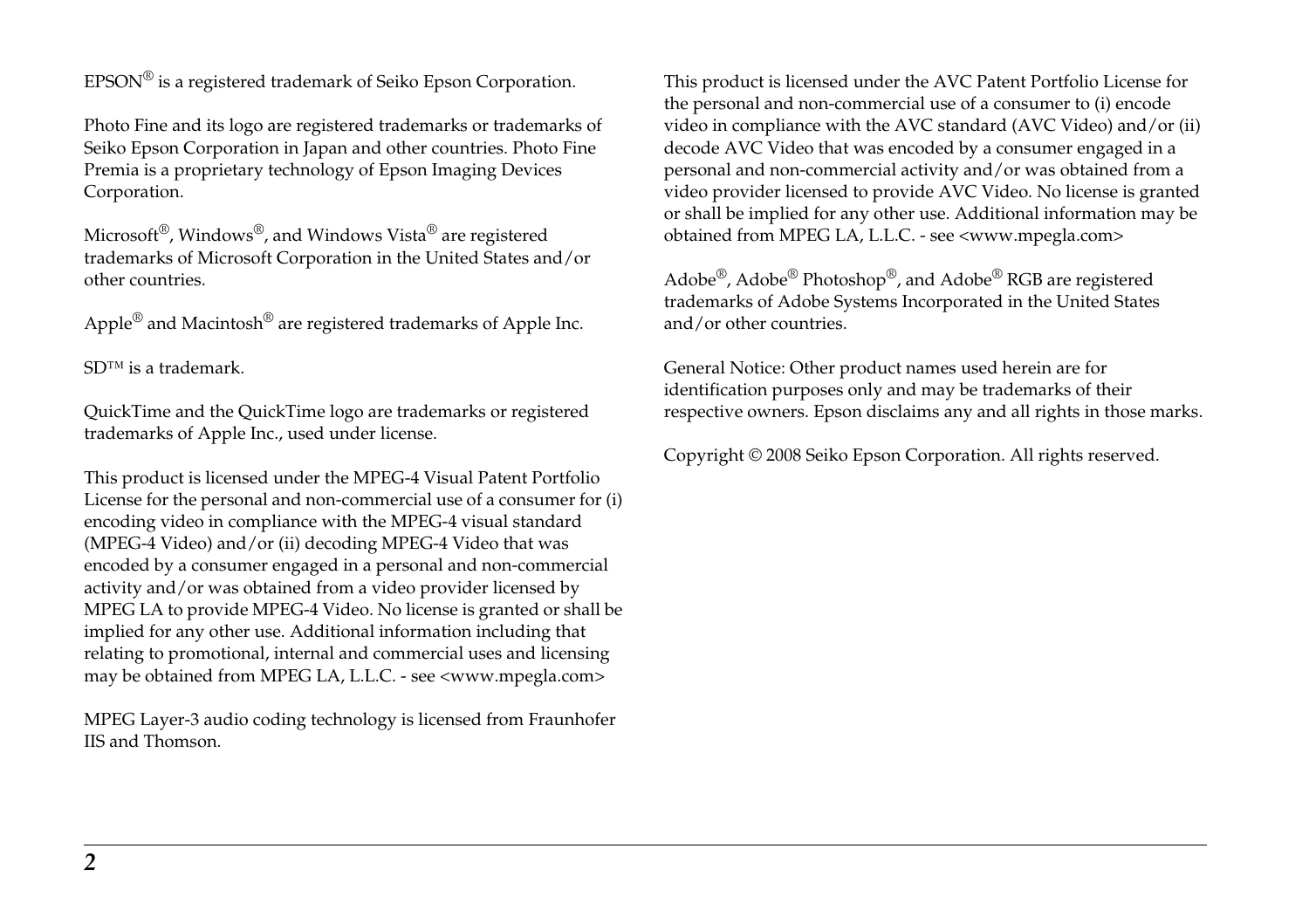#### *[Contents](#page-6-0)*

#### *Chapter 1 [Getting Started](#page-7-1)*

| Computer system requirements11 |
|--------------------------------|
|                                |

#### *[Chapter 2](#page-16-0) Transferring Data to the Viewer*

| Transferring from CF/SD Memory Cards 14 |  |
|-----------------------------------------|--|
| Transferring from a Digital Camera 15   |  |
| Connecting a digital camera15           |  |
|                                         |  |

#### *Chapter 3 Viewing Images*

Viewing Photos and Videos . . . . . . . . . . . . . . . . . . . . . . . .17

## **English**

| Displaying the contents screen 18                                    |
|----------------------------------------------------------------------|
|                                                                      |
|                                                                      |
| Basic operations while playing videos 19                             |
|                                                                      |
| Copying/Moving files and folders. 19                                 |
|                                                                      |
|                                                                      |
| Using ratings to filter your photos $\ldots \ldots \ldots \ldots 21$ |
|                                                                      |

#### *Chapter 4 [Backing Up Data from the Viewer](#page-23-1)*

#### *Chapter 5 Creating Custom Print*

|--|--|--|--|--|--|--|

#### *Chapter 6 Other Features*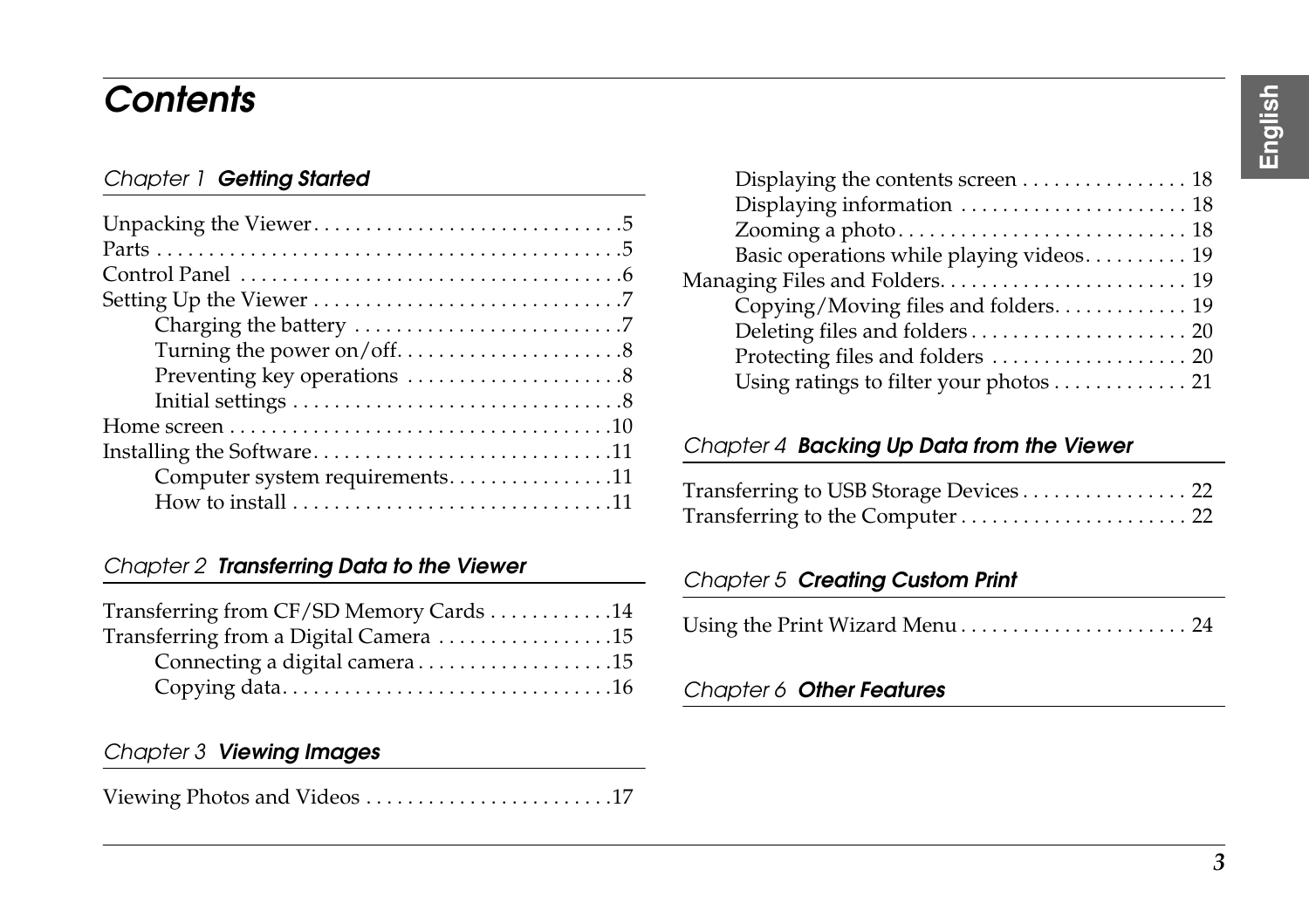#### *Chapter 7 Troubleshooting*

| Formatting Data in the Viewer 29 |  |
|----------------------------------|--|

#### *Safety instructions*

#### *Warnings, Cautions, and Notes*

w *Warnings must be followed carefully to avoid bodily injury.*

c *Cautions must be observed to avoid damage to your equipment.*

#### *Notes*

*contain important information and useful tips on the operation of the viewer.*

#### *When using the viewer*

- c *[Caution:](#page-28-0)* ❏ *Do not expose the viewer to any impact, doing so may cause malfunctions.*
	- ❏ *Do NOT format the viewer's hard disk drive from your computer, as this will render the viewer inoperable. If this happens, test the format by following the procedure in "Formatting Data in the Viewer" on page 29. If this does not fix the problem, you should contact an authorized Epson service center. Repairs will be chargeable and are not covered by Epson's warranties.*
	- ❏ *Do not drop or apply any shock to the viewer. Take care when carrying it, as strong shocks may damage the internal hard disk drive and cause data to be lost.*
	- ❏ *Epson is not responsible for backing up or recovering data. We strongly recommend that you make your own backup files.*

#### *Note:*

*For other cautions and more information about using the viewer, see the User's Guide.*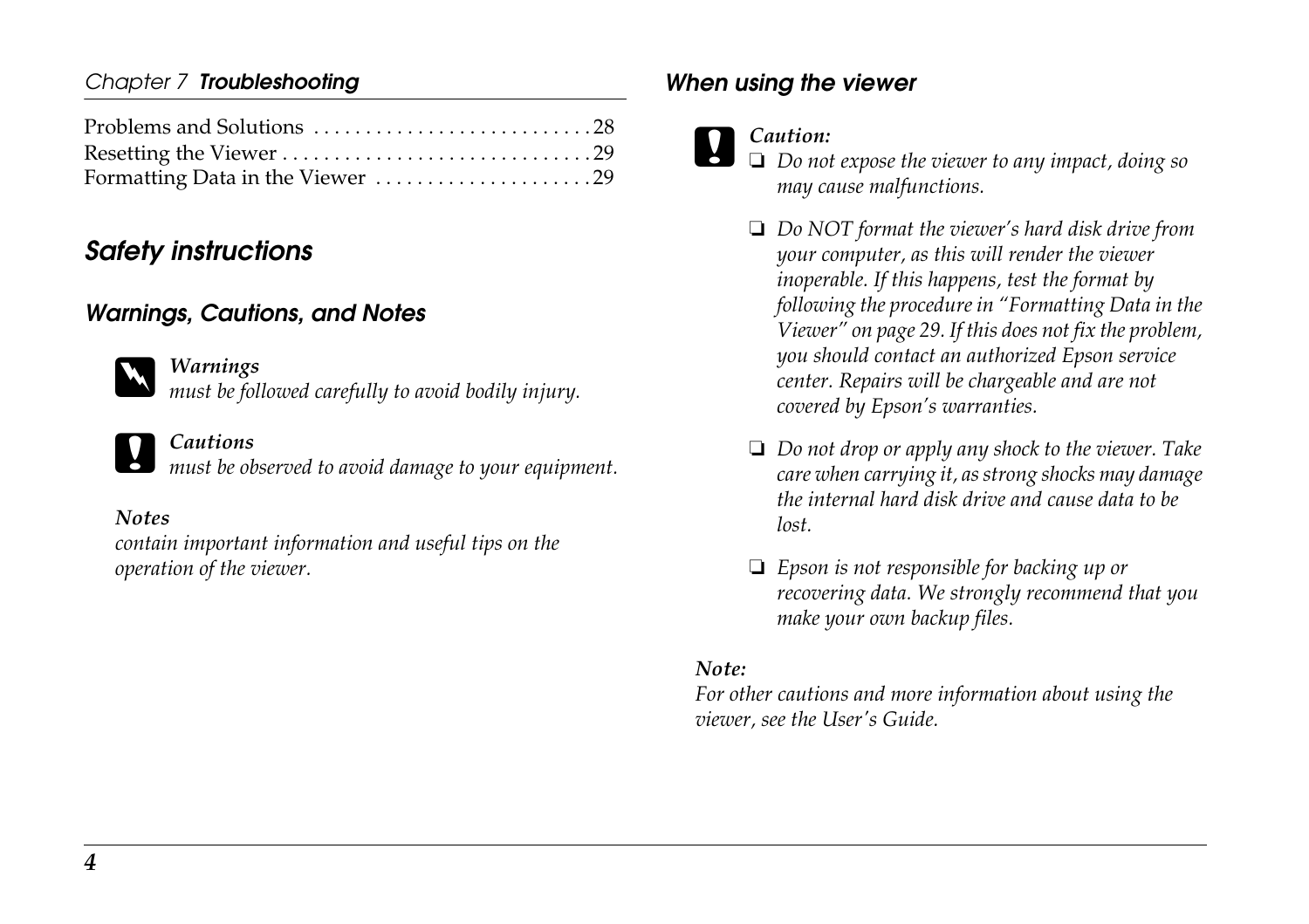#### *Chapter 1*

#### *Getting Started*

#### *Unpacking the Viewer*

Make sure that all of the items shown below are included in the box.



- on the local standards.
- \*2 The included items may vary depending on the region and model.

#### *Parts*



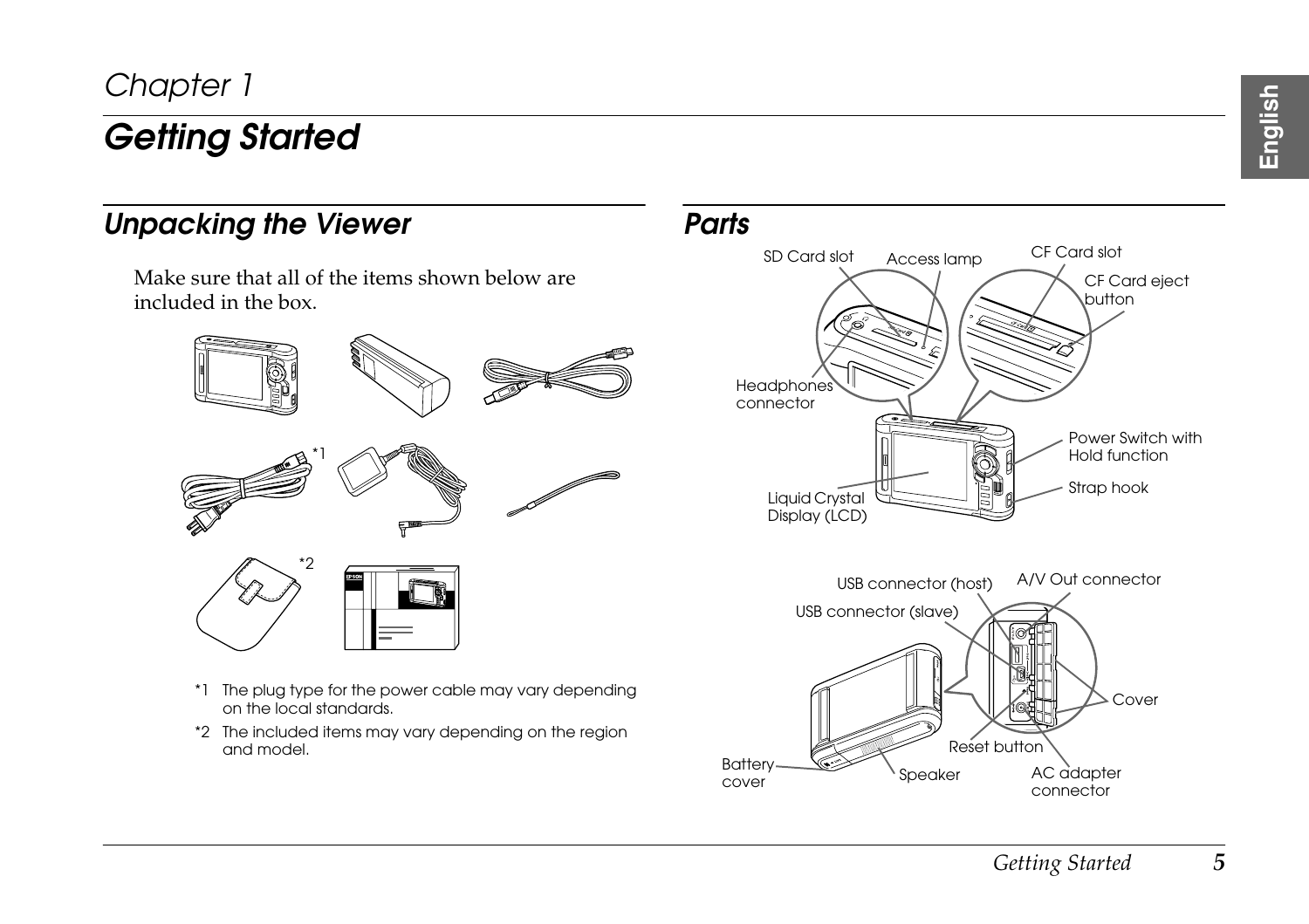#### <span id="page-5-0"></span>*Control Panel*





| Lamps |                             |                                                                                                        |
|-------|-----------------------------|--------------------------------------------------------------------------------------------------------|
| a     | Illumination lamp<br>(Blue) | Flashes during operations such as<br>turning the power on, printing, LCD<br>power-off mode, and so on. |
|       | Charge lamp                 | Lit green during battery charging.<br>Lit orange when an error has<br>occurred.                        |

| Keys     |                                                                    |                                                                                                                                                                                                             |  |
|----------|--------------------------------------------------------------------|-------------------------------------------------------------------------------------------------------------------------------------------------------------------------------------------------------------|--|
| C        | key                                                                | Press to zoom a photo, and adjust<br>the volume.                                                                                                                                                            |  |
| d        | 4-way ring<br>$(\triangle/\triangledown/\triangle/\triangleright)$ | Press to move the cursor or<br>highlight. You can select an item by<br>pressing up, down, left, or right.                                                                                                   |  |
| $\Theta$ | (ок) кеу                                                           | Press to complete the selection and<br>proceed to the next step.                                                                                                                                            |  |
| f        | key                                                                | Press to cancel the selection and<br>return to the previous screen.                                                                                                                                         |  |
| g        | Wheel key                                                          | Roll to move the cursor or highlight.<br>You can select items quickly by<br>rolling this key. This operates in a<br>similar way to the $\triangle$ , $\nabla$ , $\triangle$ , and<br>$\triangleright$ keys. |  |
| h        | (Menu) key                                                         | Press to display the pop up menu.                                                                                                                                                                           |  |
| i        | Display key                                                        | Press to switch the screen.                                                                                                                                                                                 |  |
| i        | $\bigstar$ key                                                     | Press to rate a particular photo and<br>determine the selection. For details,<br>see "Using ratings to filter your<br>photos" on page 21.                                                                   |  |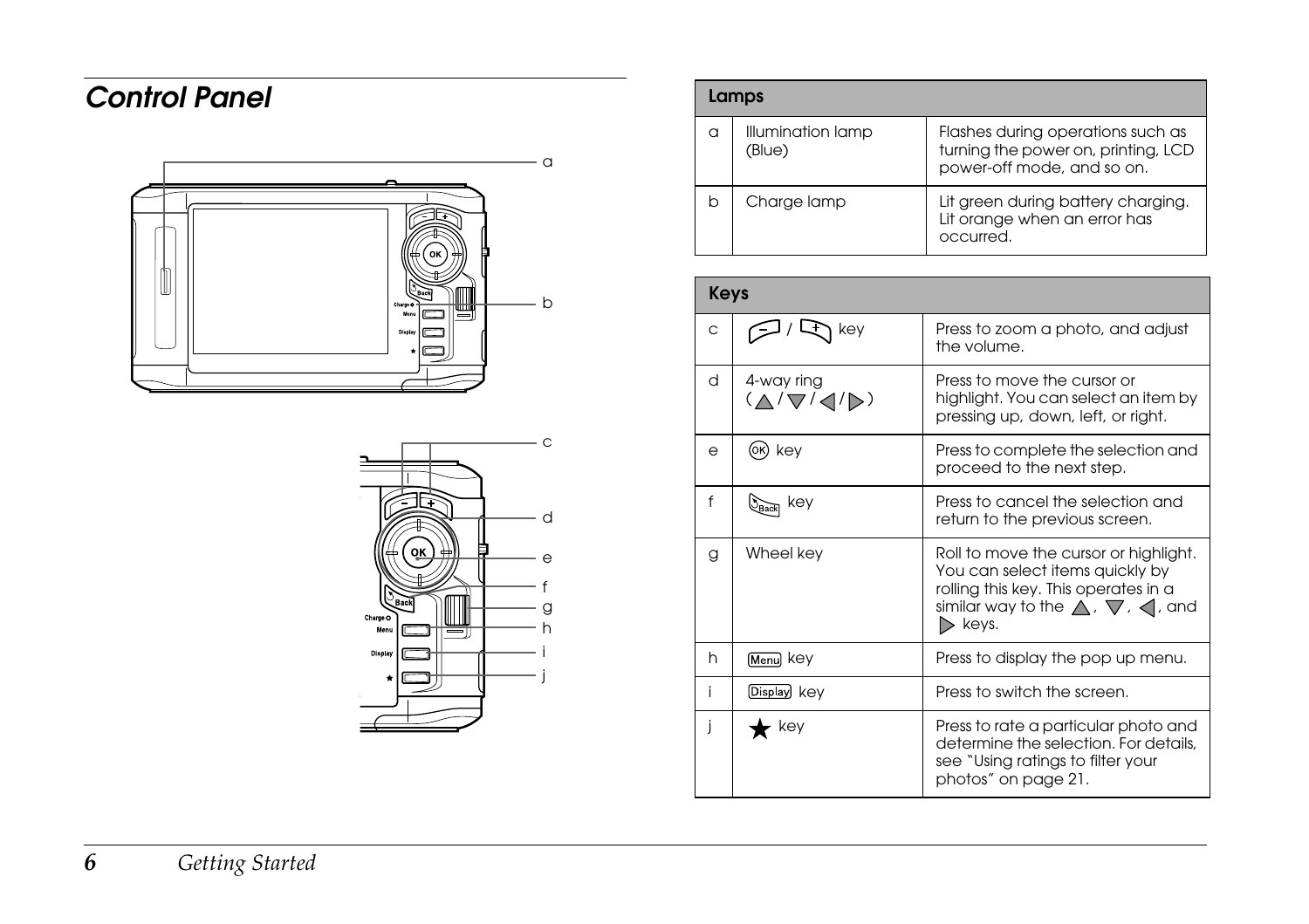#### <span id="page-6-0"></span>*Setting Up the Viewer*

#### <span id="page-6-1"></span>*Charging the battery*

1. Open the battery cover.



2. Insert the battery into the compartment in the direction of the arrow on the battery sticker.



3. Close the battery cover and slide it to the left until it clicks.



4. Connect the AC adapter, then plug the other end into a power outlet.



The Charge lamp lights green during charging. It takes about 3.5 hours to fully charge the battery when the power is off.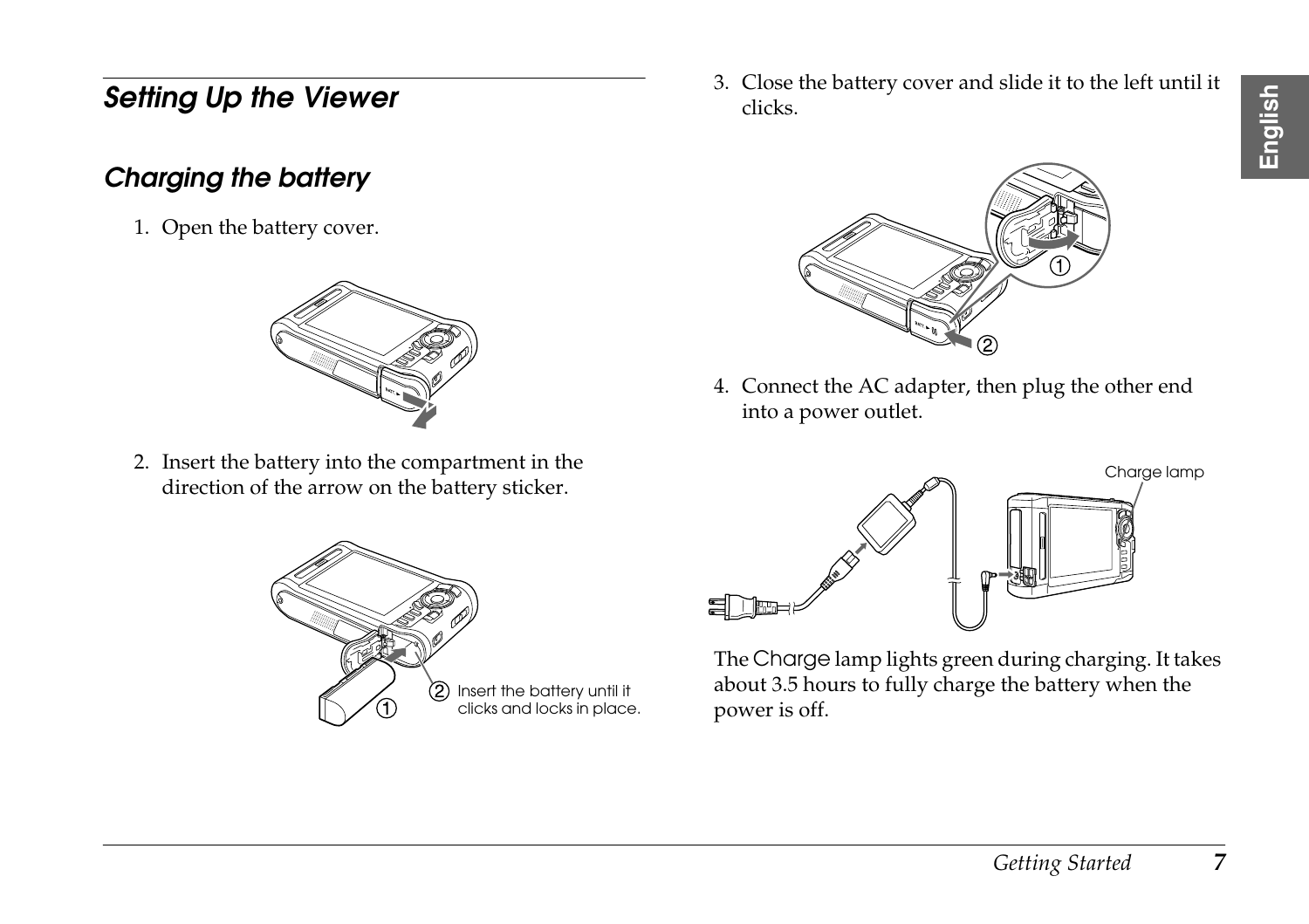- <span id="page-7-0"></span>c *Caution:* ❏ *[Disconnect the AC adapter bef](#page-27-0)ore removing the* 
	- *battery.*
	- ❏ *Do not connect the AC adapter when the battery is not installed. Doing so may cause damage to the viewer.*
	- ❏ *If the* Charge *lamp lights orange, see "Troubleshooting" on page 28.*

#### *Turning the power on/off*

Make sure the battery is inserted.

```
Slide the power switch to I/\mathcal{O}. The Illumination lamp
turns on.
```


To turn the power off, slide the power switch to  $I/\psi$  and hold down until the shut down display appears.

#### <span id="page-7-1"></span>*Preventing key operations*

Slide the power switch to Hold.



<span id="page-7-2"></span>To release Hold, slide the power switch back to the middle.

#### *Initial settings*

When you turn on the viewer for the first time, the setting screen appears.

Set the language, date, and time.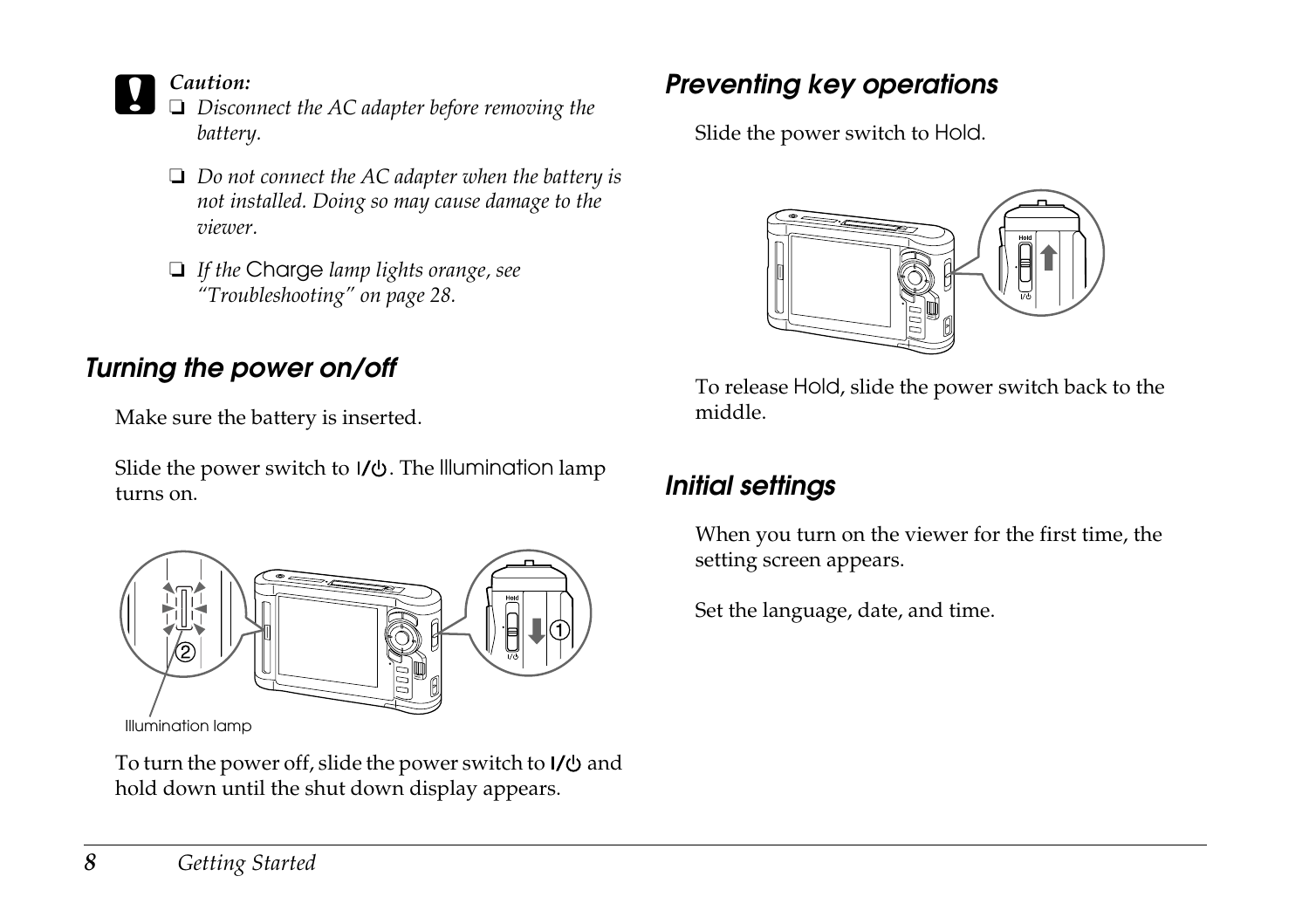1. Select the language to use with  $\triangle / \nabla$ , and then press  $\circledcirc$ .

| 日本語                |  |
|--------------------|--|
| <b>Freddittell</b> |  |
| 開闢中文               |  |
| Deutsch            |  |
| Italiano           |  |
| Español            |  |
| Français           |  |
| Nederlands         |  |
| 講体中文               |  |
| Pyccko             |  |
|                    |  |
|                    |  |
|                    |  |

- 2. After the message saying "Set current Date and Time." appears, press  $\circledcirc$  to proceed.
- 3. Set the date and time using the  $\triangle$  /  $\nabla$  /  $\triangle$  /  $\triangleright$ .



4. After you finish all settings, select Complete using  $\langle \cdot | \cdot \rangle$ , and then press  $\langle \cdot | \cdot \rangle$ .

#### *Note:*

*If approximately 24 hours passes after removing the battery, the date and time settings may be lost, and will need to be set again.*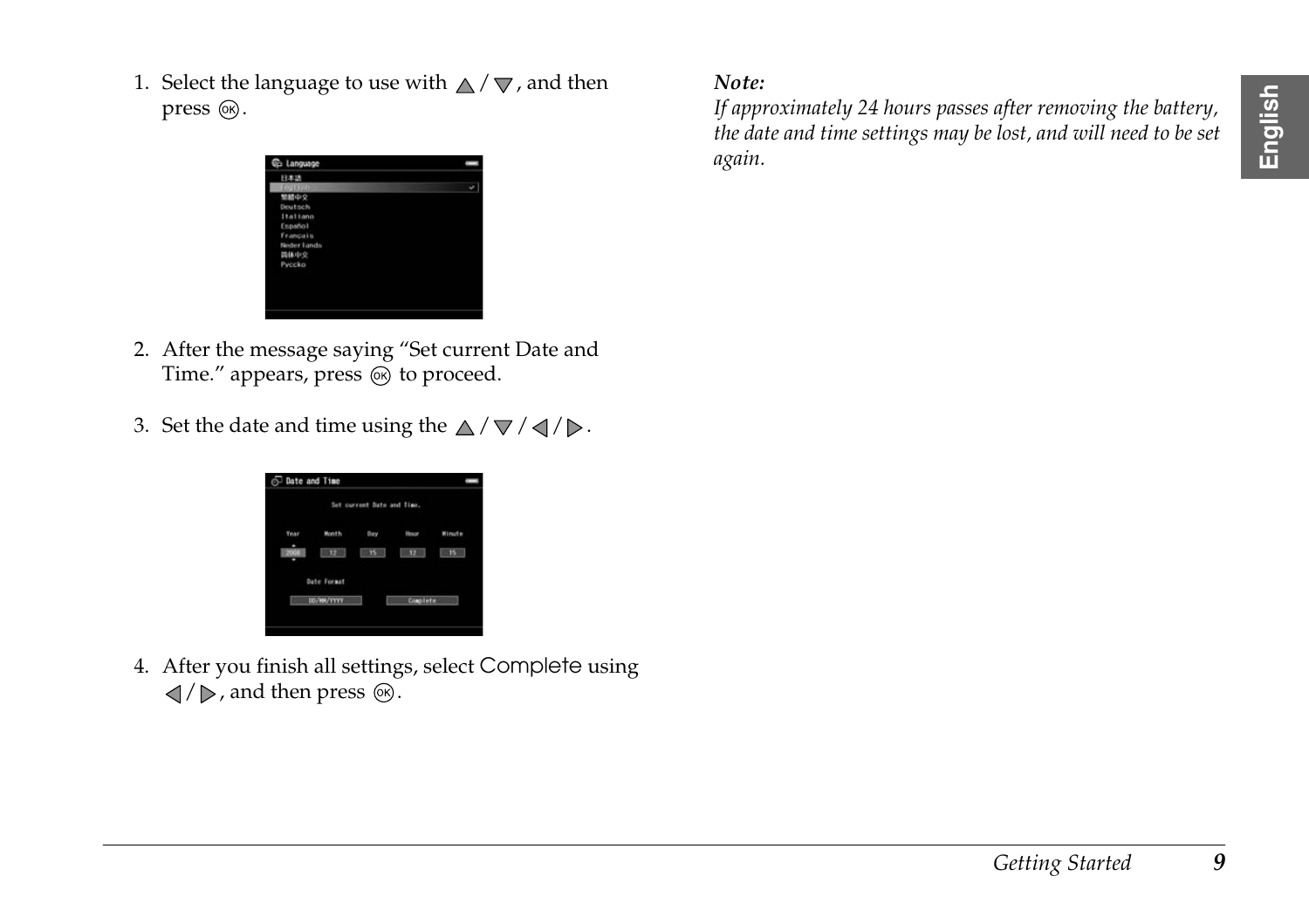| <b>A HOME</b>           | 已日日             |
|-------------------------|-----------------|
| <b>L'Backup Files</b>   | <b>ELPRINT</b>  |
| <b>ID My Photos</b>     | <b>D</b> Sasple |
| <b>EG:</b> My Videos    |                 |
| J <sup>J</sup> My Music |                 |
| <b>El Hemory Card</b>   |                 |
| ~ USB Device            |                 |
| ₹ Settings              |                 |
| □ Print Wizard          |                 |

<span id="page-9-0"></span>**Home screen** The following tables show the icon menu of t[he Hom](#page-13-2)e screen screen.

| <b>Exercise</b> (Battery)   | : Indicates sufficient battery power!                 |  |
|-----------------------------|-------------------------------------------------------|--|
|                             | andicates moderate battery power.                     |  |
|                             | indicates low battery power.                          |  |
|                             | ideal: Indicates the viewer is charging.              |  |
| (CF)                        | Indicates the CF memory card is set (page<br>14).     |  |
| $\overline{\text{SD}}$ (SD) | Indicates the SD memory card is set (page<br>$14$ ).  |  |
| Hold<br>(Hold)              | Indicates the key operations are on hold<br>(page 8). |  |

| (Backup Files)        | Select to display files/folders backed<br>up from CF/SD memory cards.                          |
|-----------------------|------------------------------------------------------------------------------------------------|
| (My Photos)           | Select to display files/folders stored in<br>the Photos folder.                                |
| 1 (My Videos)         | Select to display files/folders stored in<br>the Videos folder.                                |
| $\sqrt{M}$ (My Music) | Select to listen to music transferred<br>from the computer.                                    |
| (Memory Card)         | Select to display files on CF/SD<br>memory cards or store memory card<br>data onto the viewer. |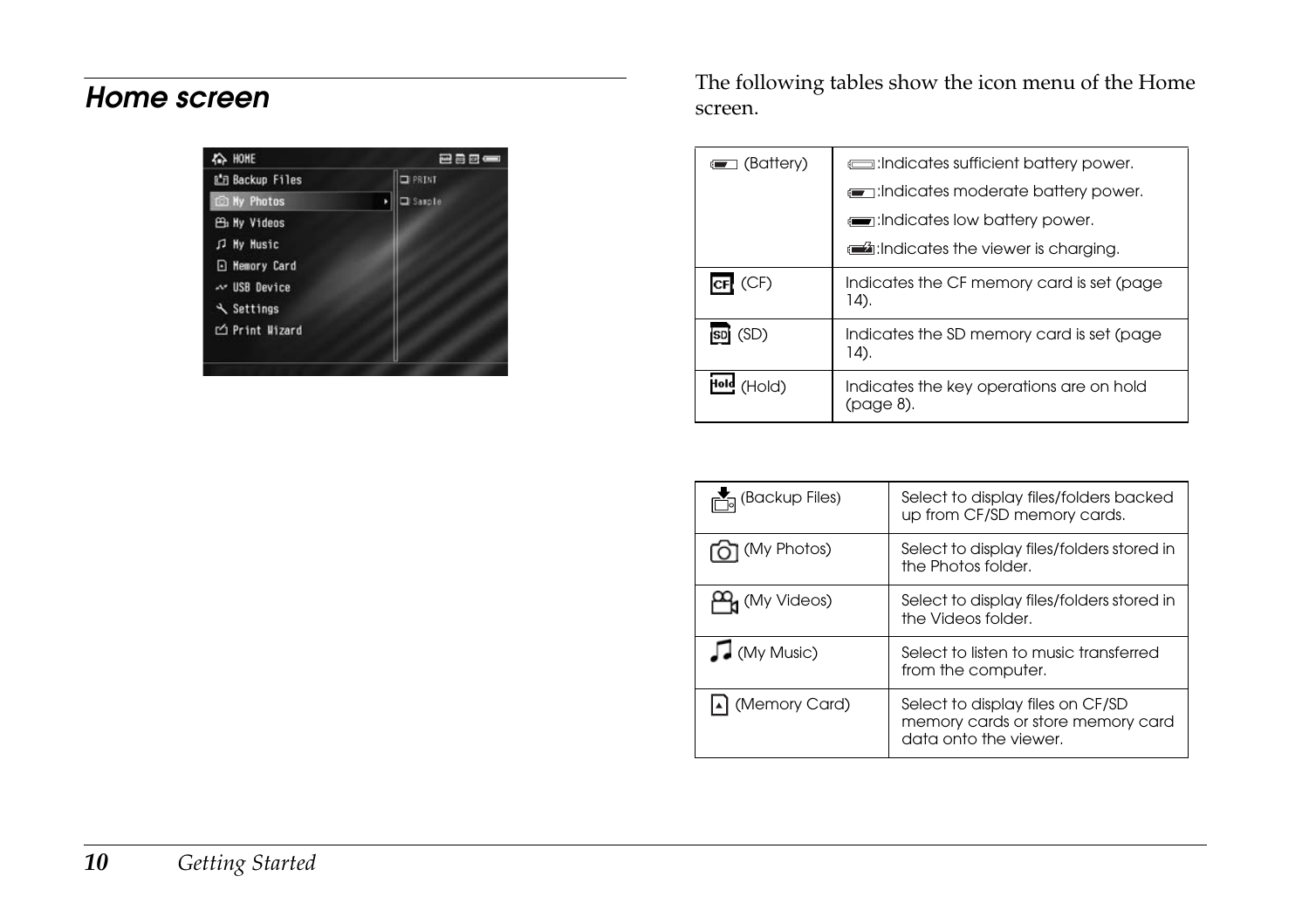<span id="page-10-0"></span>

| $\mathcal{M}$ (USB Device)            | Select to transfer data between a<br>USB device and the viewer or to use<br>the USB Display Plug-In.                               |
|---------------------------------------|------------------------------------------------------------------------------------------------------------------------------------|
| (Settings)                            | Select to set the viewer's various<br>settings.                                                                                    |
| $\mathsf{r}\mathsf{A}$ (Print Wizard) | Select to follow procedures to<br>complete work on your photos and<br>print. You can edit, crop, layout, and<br>print your photos. |

#### *Installing the Software*

The viewer uses the following specified software.

| Epson Link2         | You can transfer data from the<br>computer to the viewer easily.                                                                              |
|---------------------|-----------------------------------------------------------------------------------------------------------------------------------------------|
| USB Display Plug-In | You can display images from Adobe<br>Photoshop products on the viewer<br>and edit photos while confirming a<br>faithful color representation. |
| Quick Time          |                                                                                                                                               |

#### <span id="page-10-1"></span>*Computer system requirements*

| Hard disk | 1 GB or more free space is required for operation                                                                                                                                                                                       |
|-----------|-----------------------------------------------------------------------------------------------------------------------------------------------------------------------------------------------------------------------------------------|
| OS        | Microsoft® Windows® Vista Home Basic Edition,<br>Vista Home Premium Edition, Vista Business<br>Edition, Vista Enterprise Edition, Vista Ultimate<br>Edition, 2000 Professional, XP Home Edition, XP<br>Professional, Millennium Edition |
|           | Mac OS X 10.3 or later                                                                                                                                                                                                                  |

#### *Note:*

<span id="page-10-2"></span>*To install USB Display Plug-In, at least one of the following products must be installed on the computer beforehand. Photoshop CS\*, Photoshop CS2, Photoshop CS3, Photoshop Elements 4.0, Photoshop Elements 5.0\*, Photoshop Elements 6.0\*.*

*[\\* W](#page-21-3)indows only*

#### *How to install*

Connect the viewer to the computer, then install the necessary software. For details about computer connection, see "Transferring to the Computer" on page 22.

#### *Note:*

❏ *Do not delete the installer (EXE/DMG file) on the viewer's hard disk.*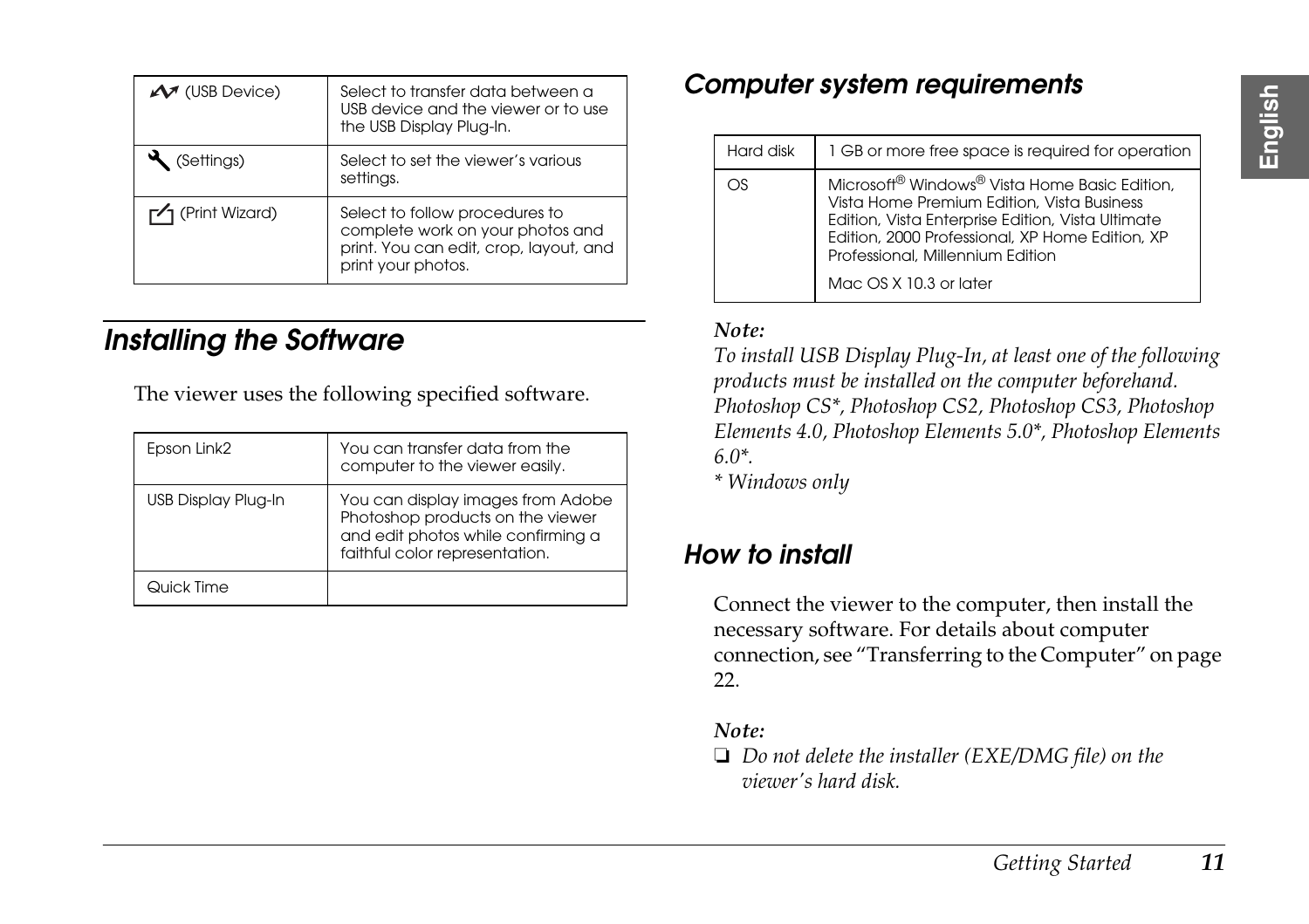- ❏ *We recommend backing up the installer onto your computer.*
- ❏ *You need administrative privileges to install the software.*

#### **For Windows users**

- 1. Connect the viewer to the computer.
- 2. Click Start, select My Computer (or Computer), then double-click the viewer's hard disk drive icon.
- 3. Copy the P\_XXXX\_WIN\_SOFTWARE icon to your computer.

*Note: P\_XXXX is the model name of your viewer.*

- 4. Double-click the P\_XXXX\_WIN\_SOFTWARE icon.
- 5. Select Desktop as the destination for the decompressed files, and then click Yes.

#### *Note:*

*For Windows Vista, when the User Account Control window appears, click* Continue*.*

6. On the software installation screen, click Easy Install.

#### *Note:*

*If you are prompted to select a language, select your preferred language.*

- 7. When the software license agreement screen appears, read the statement and then click Agree.
- 8. Select your country, and then follow the on-screen instructions.
- 9. When a message appears indicating that installation is complete, click Exit or Restart Now.

#### *Note:*

*When* Restart Now *appears, click the button to restart your computer.*

#### **For Macintosh users**

- 1. Connect the viewer to the computer.
- 2. Double-click the viewer's hard disk icon on the desktop.
- 3. Copy P\_XXXX\_MAC\_SOFTWARE.DMG to your computer.

*Note: P\_XXXX is your viewer's model name.*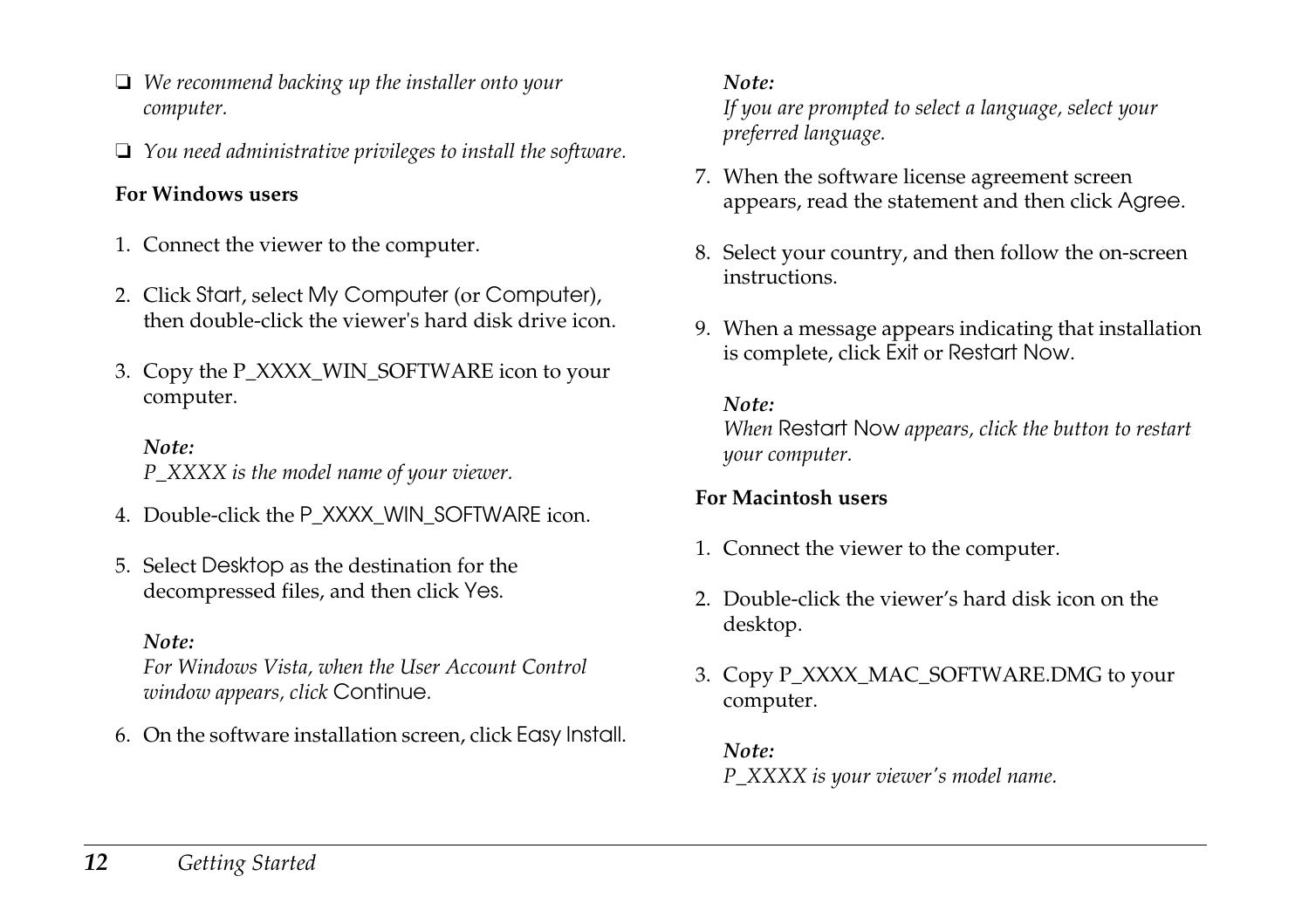- 4. Double-click P\_XXXX\_MAC\_SOFTWARE.DMG .
- 5. Double-click the Mac OS X icon.
- 6. On the software installation screen, click Easy Install .

#### *Note:*

*If you are prompted to select a language, select your preferred language.*

- 7. When the software license agreement screen appears, read the statement and then click Agree .
- 8. Select your country, and then follow the on-screen instructions.

If the Authenticate window appears, click the key icon, enter the administrator's name and password, and then click OK .

9. When a message appears indicating that installation is complete, click Exit or Restart Now .

*Note: When* Restart Now *appears, click the button to restart your computer.*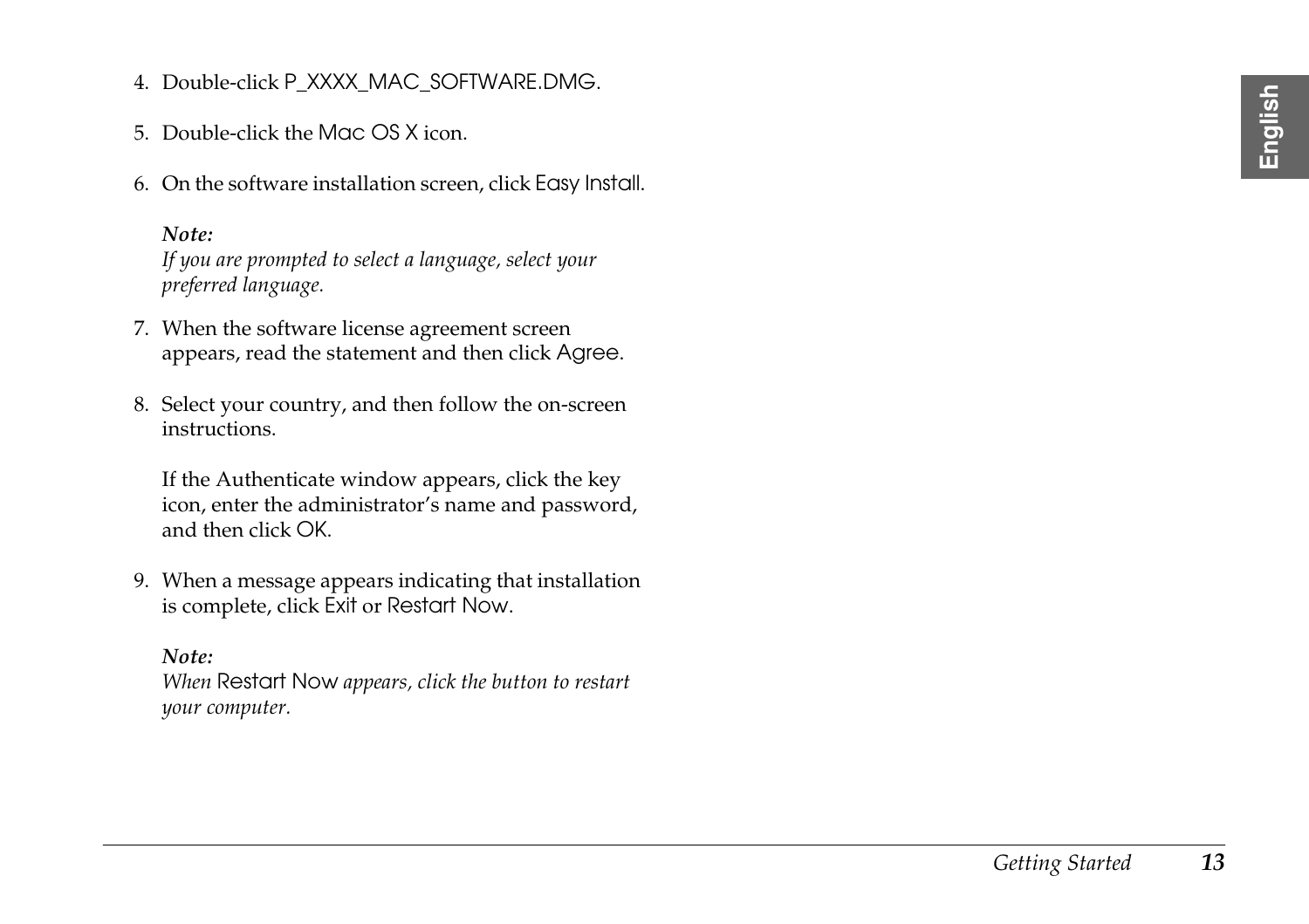#### *Chapter 2*

#### <span id="page-13-0"></span>*Transferring Data to the Viewer*

You can transfer data taken with a digital camera to the viewer.

#### <span id="page-13-2"></span><span id="page-13-1"></span>*Transferring from CF/SD Memory Cards*

1. Insert the memory cards with the label side facing the display side of the viewer.



#### *Note:*

❏ *According to the screen that appears when inserting the memory card, skip step 2.*

- ❏ *You can keep both a CF memory card and an SD memory card loaded in their respective slots simultaneously.*
- ❏ *Be sure to use the viewer with the eject button pushed in to avoid possible damage.*
- 2. Select  $\bigcap$  Memory Card on the Home screen using  $\triangle$  /  $\nabla$  , and then press  $\circledcirc$ .

#### *Note:*

*According to the screen that appears when inserting the memory card, skip step 2.*

- 3. On the Memory Card screen, select CF Memory Card Backup or SD Memory Card Backup using  $\wedge/\nabla$ .
- 4. Press  $\circledast$  to start copying.

After copying is complete, backup data is displayed automatically.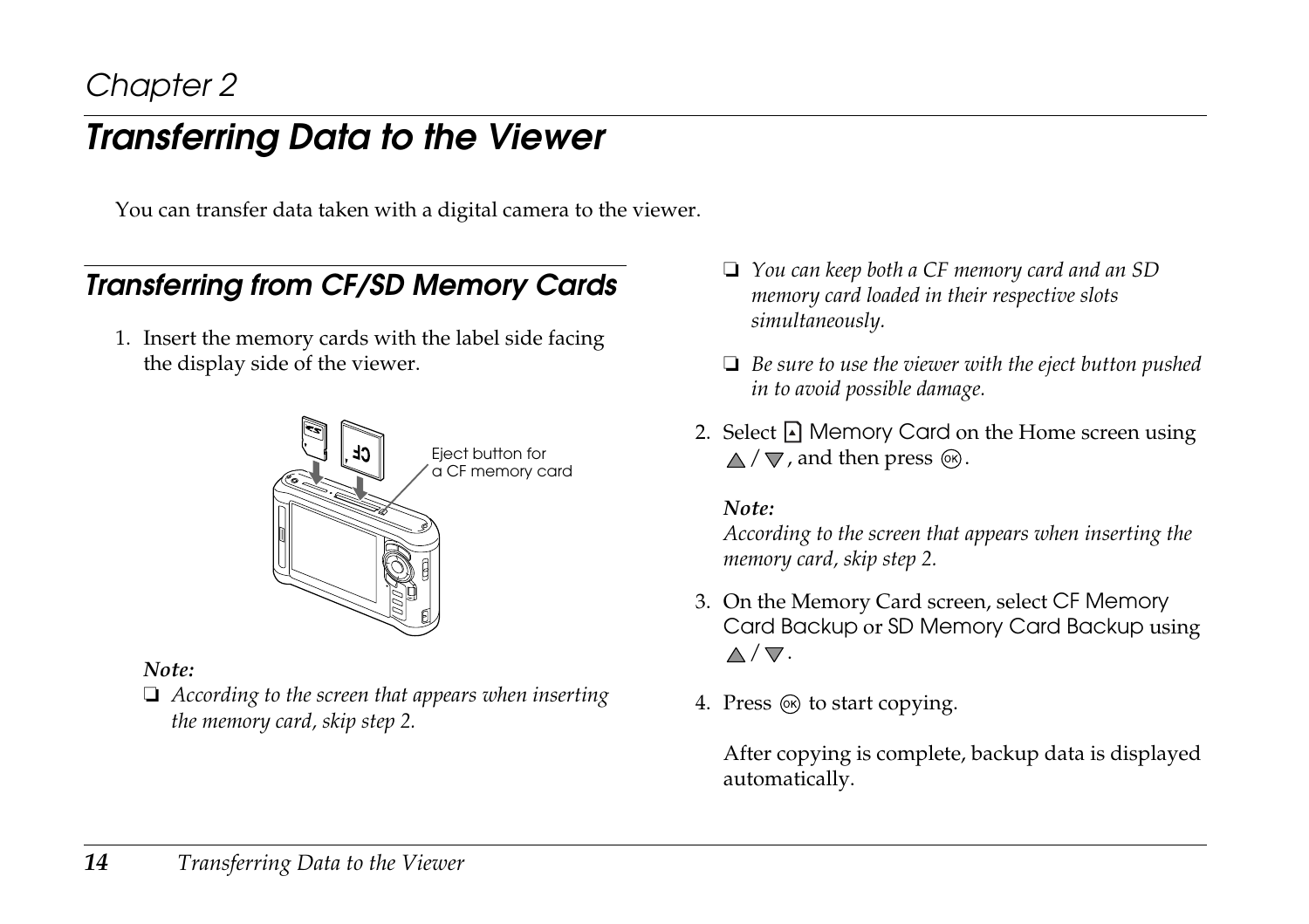- 5. Make sure that the Access lamp is off before removing the memory cards.
- 6. For a CF memory card, push the eject button twice. For an SD memory card, push the memory card down slightly then release, and it will pop up for you to remove completely.

#### *Note:*

- ❏ *Before copying data, charge the battery fully. If the battery is low, connect the AC adapter. The transfer is canceled if the viewer's power supply is disconnected during transfer.*
- ❏ *1 GB of data may take approximately 2 minutes or more to copy, depending on the memory card you use.*

#### **Supported memory card types**

CF (CompactFlash) memory card (Type2 and 3.3 V, including Micro Drive)

SD memory card (up to 2 GB), SD High-Capacity card

MultiMedia Card, MultiMedia Card Plus

Commercially available adapters are required to use other memory cards (miniSD, microSD, RS-MMC, Memory Stick Duo, Memory Stick PRO Duo, xD-Picture Card, and so on). Contact our customer support for details.

#### <span id="page-14-0"></span>*Transferring from a Digital Camera*

You can transfer data to the viewer directly from digital cameras that support the USB Mass Storage specification.

#### <span id="page-14-1"></span>*Connecting a digital camera*

1. Connect the AC adapter to the viewer.

#### *Note:*

*When the remaining battery is low on your digital camera, connect the AC adapter.*

- 2. Open the upper side cover of the viewer and connect a USB cable to the Host (Standard-A) connector. Then connect the other end to your digital camera.
- 3. Turn on the viewer and your digital camera.

#### *Note:*

- ❏ *Use the USB cable supplied with your camera to connect.*
- ❏ *Do not connect to both of the viewer's USB interfaces (Host-Standard A and Slave-Mini B) at the same time. It may cause a malfunction.*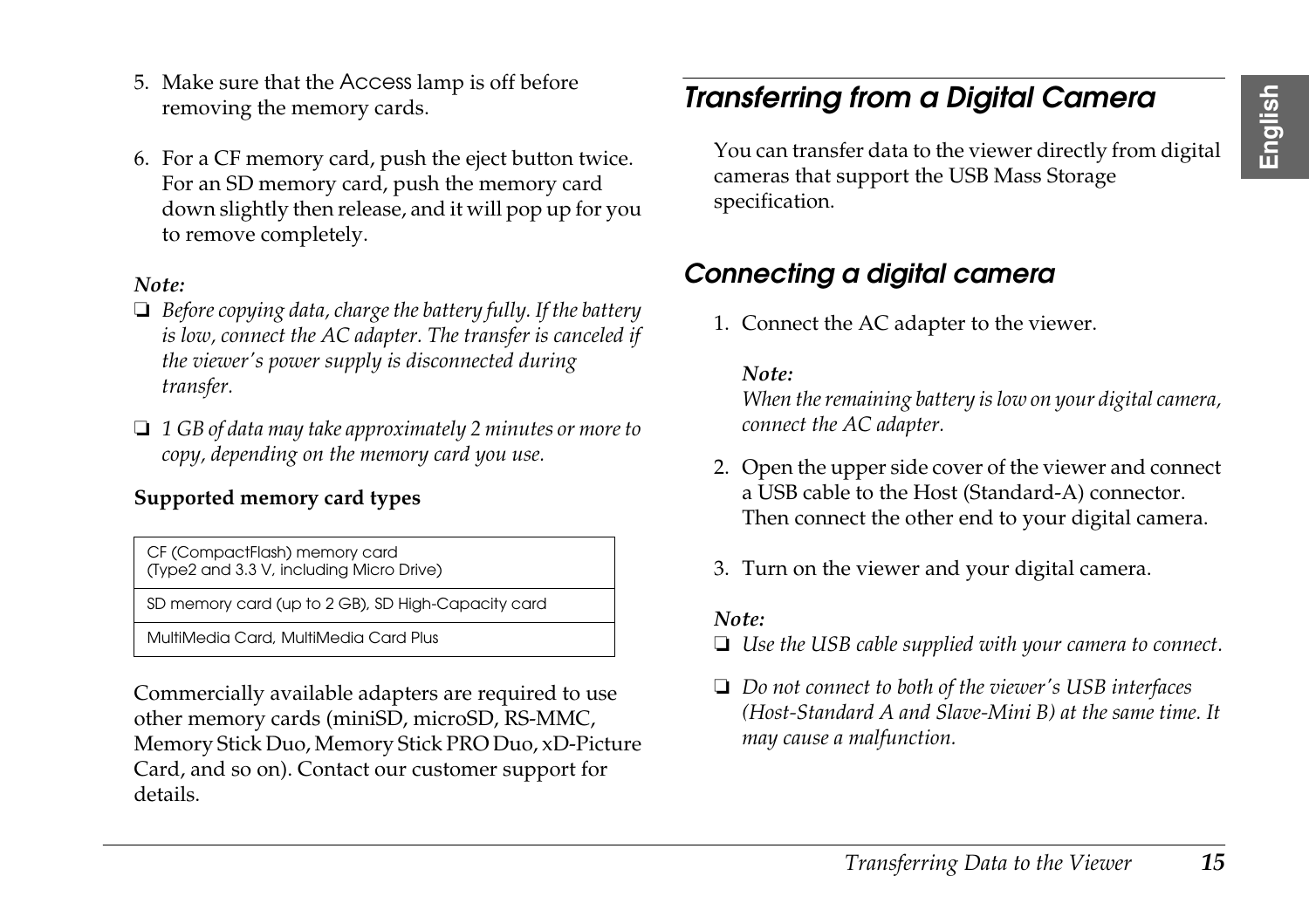❏ *Do not touch the Slave-Mini B connector interface during USB data transfer.*

#### <span id="page-15-0"></span>*Copying data*

You can transfer all of the data on a digital camera to the viewer in a single operation.

- 1. Select  $\mathcal M$  USB Device on the Home screen using  $\triangle$  /  $\nabla$  , and then press  $\circledcirc$ .
- 2. Select Connect to USB Device on the USB screen using  $\wedge / \nabla$ , and then press  $\omega$ .
- 3. If you want to transfer all the data, select Backup USB device to Viewer using  $\triangle / \nabla$ , then press  $\circledcirc$ . If you want to select and copy specific data, select Browse USB device using  $\wedge/\nabla$ , and then press  $(6k)$ .

#### *Note:*

- ❏ *Connecting a digital camera through the USB hub is not supported.*
- ❏ *Transfer time varies depending on your digital camera, but generally, 1 GB of data will take approximately 3 minutes.*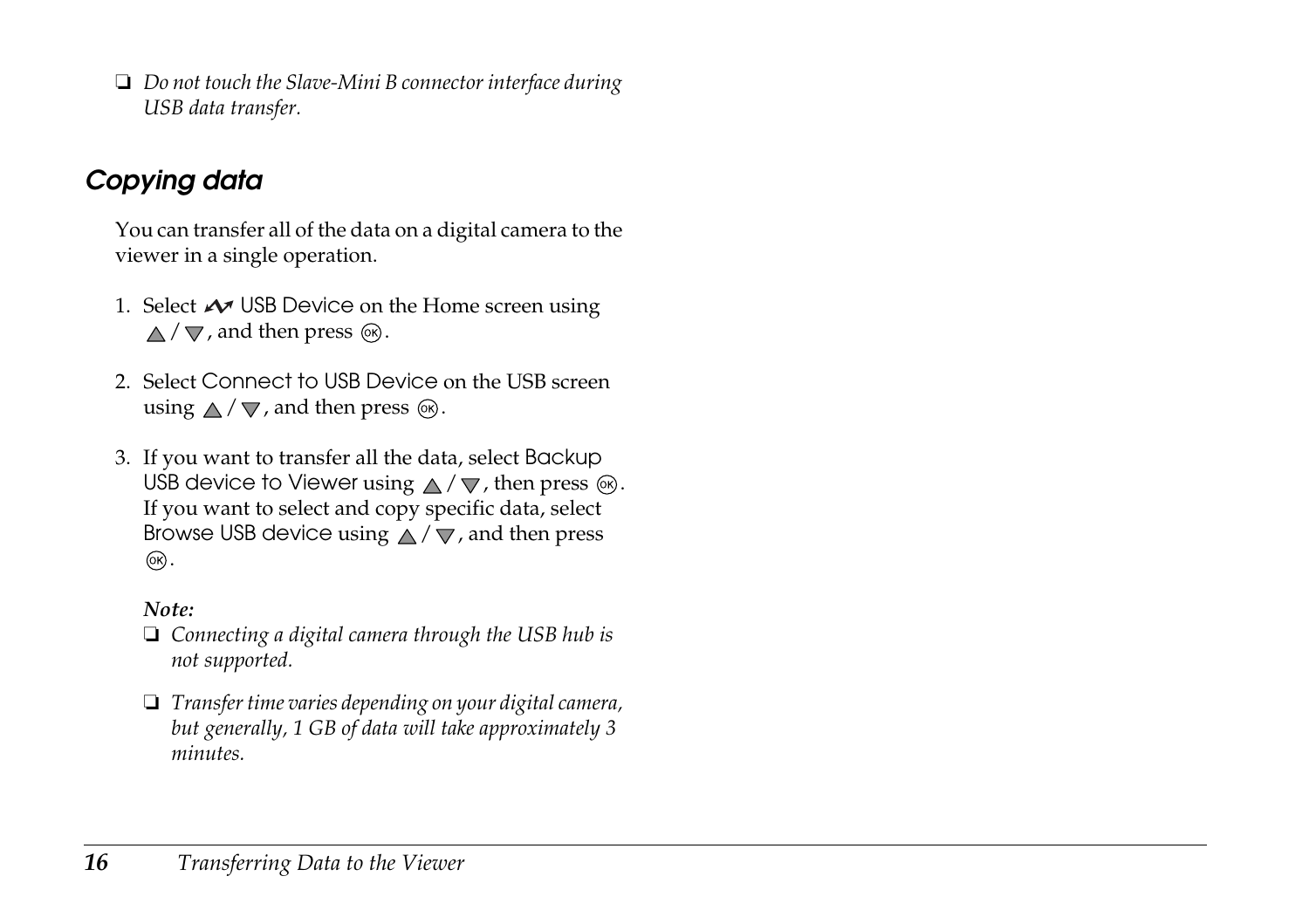#### <span id="page-16-1"></span><span id="page-16-0"></span>*Viewing Images*

You can view and edit images on the viewer.

#### *Viewing Photos and Videos*

1. Select **B** Backup Files, **ightharm** Photos, or **A** My Videos on the Home screen using  $\wedge/\nabla$ , and then  $pres \triangleright$ .

#### *Note:*

- ❏ *Press the to display the subfolders in the folder. You can easily navigate the folder structure when a sub[folder is displayed on the right by selecting a fold](#page-18-0)er with the*  $\triangle/\nabla$  *and then pressing the*  $\triangleright$ . Nothing is *displayed on the right when the folder does not contain any subfolders.*
- ❏ *You can transfer data from the computer to My Photos or My Videos using the Epson Link2 software. You can copy from Backup Files on the viewer. For details, see "Copying/Moving files and folders" on page 19.*
- 2. Select a folder to view using  $\triangle / \sqrt{}/ \triangle / \sqrt{}$ , and then press  $\circledcirc$ .

3. Select a file to view using  $\triangle / \sqrt{}/ \triangle / \mathbb{D}$ , and then press (ok) to playback.

#### *Note:*

*When viewing photos, pressing*  $\triangleright$  *displays the next image and pressing*  $\triangleleft$  *displays the previous image.* 

#### **Supported photo/video file formats**

| File  | Format                  |
|-------|-------------------------|
| Photo | <b>JPEG, RAW</b>        |
| Video | MPEG4, H.264/AVC, MJPEG |

#### *Note:*

*For details on the supported file formats, see the User's Guide.*

# English 3 3**English**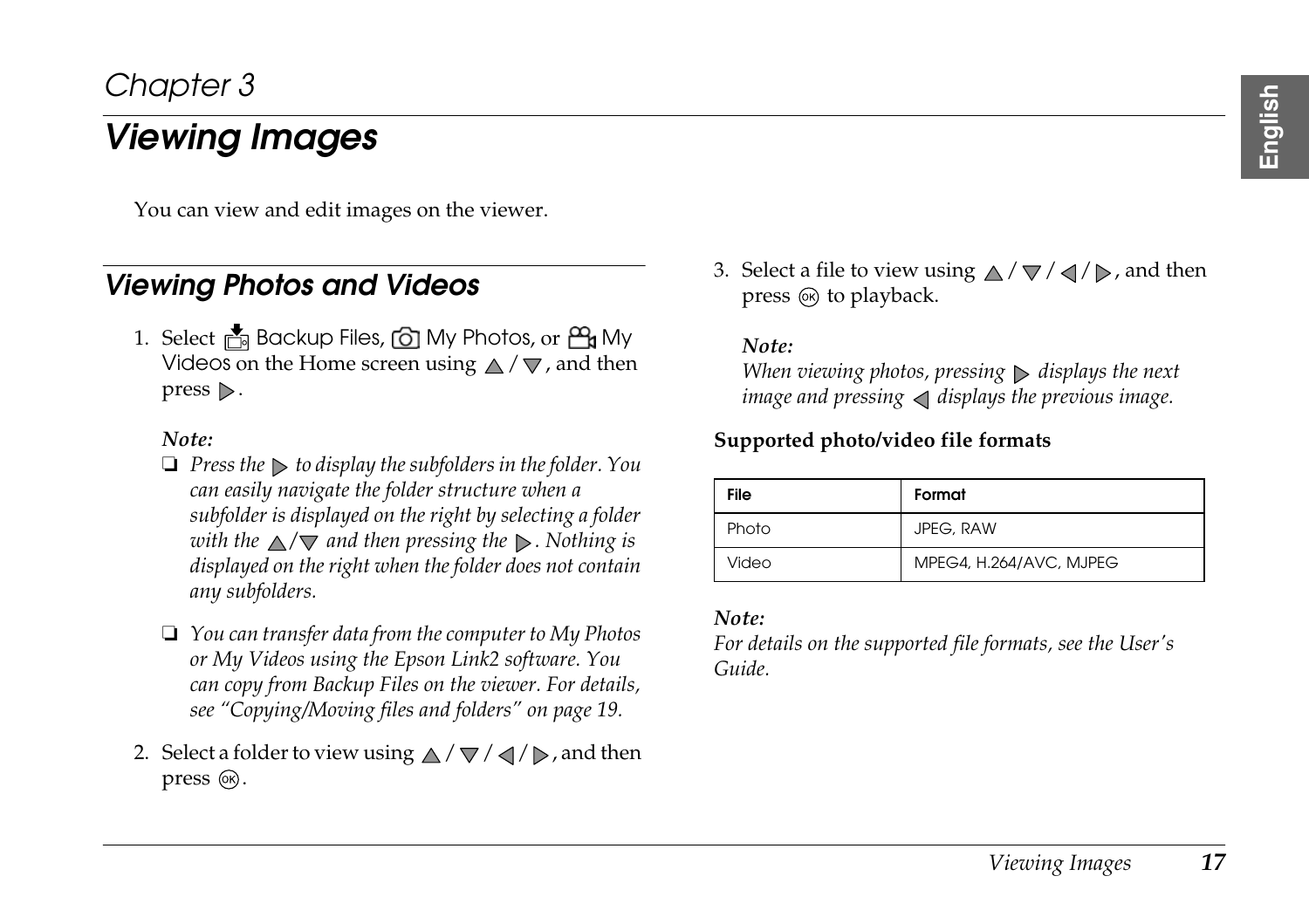#### *Displaying the contents screen*

You can change the way files and folders are displayed by pressing **Display**. When you press **Display**, the display changes in the order of 12 thumbnails, 64 thumbnails, and a detailed list.

Setting information for files and folders is displayed by icons.



| Locked file / folder | Music format file |
|----------------------|-------------------|
| Unsupported data     | Private folder    |

| Rating information                        | Folder set as screen<br>saver |
|-------------------------------------------|-------------------------------|
| Still image with a sound<br>memo attached |                               |

#### *Note:*

*For details about the screen icon, see the User's Guide.*

#### *Displaying information*

When viewing a photo or video, press Display to display its information.

For photo files, press Display once at a time to display Basic Information, Exif Information with histograms, or Over-under exposure preview.

For video files, the progress information is displayed at first. You can switch to the file information (as below) by pressing Display again.

#### *Zooming a photo*

Press  $\Box$  to zoom in on a photo displayed in full screen. Continue pressing it to zoom in even further. You can move around the zoomed photo using the  $\wedge/\nabla/\langle/\rangle$ .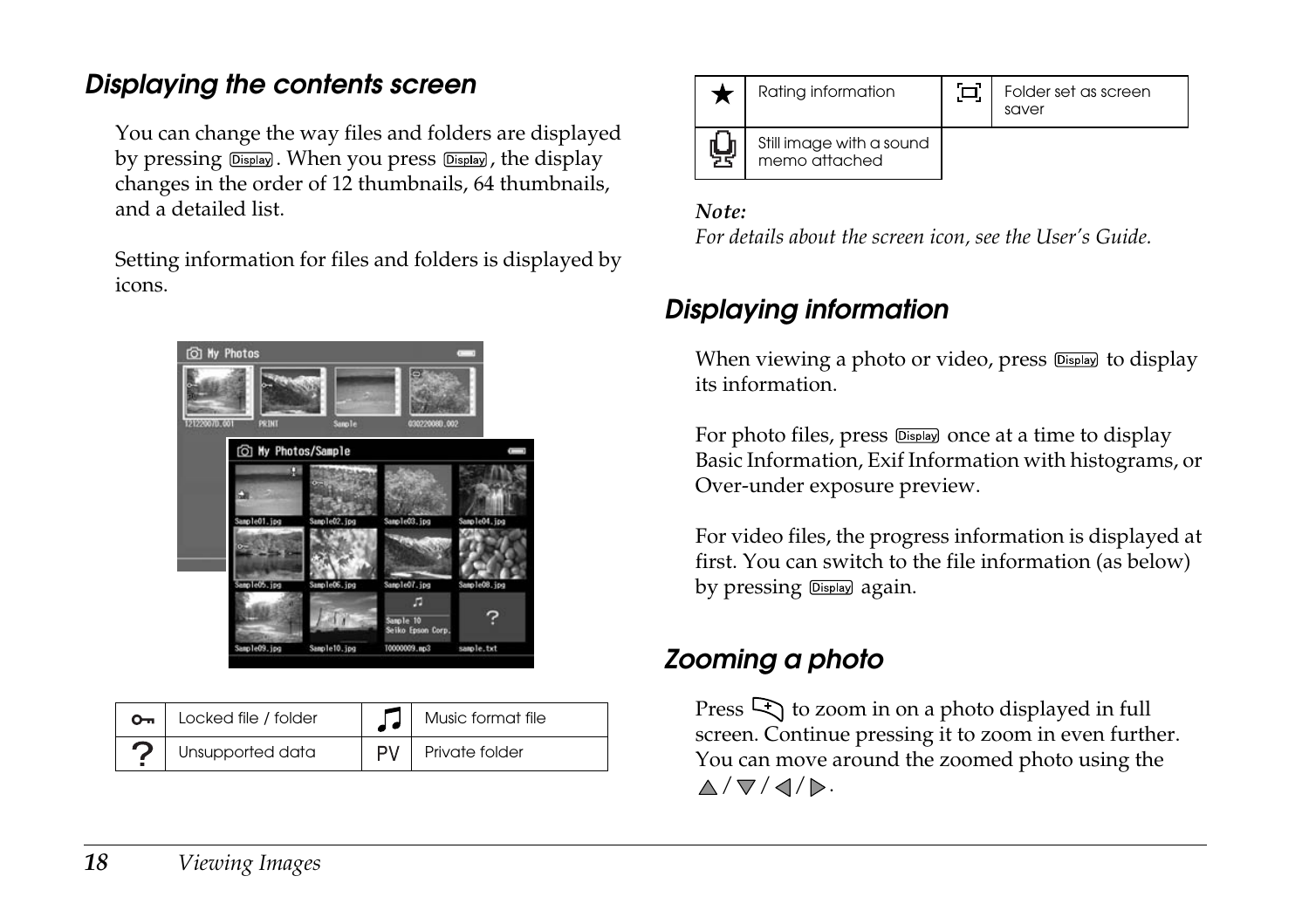#### *Basic operations while playing videos*

| Key | <b>Function</b>                                        |
|-----|--------------------------------------------------------|
| OK  | Play/Pause                                             |
|     | Stops the video and returns to the<br>previous screen. |
|     | Adjusts the volume.                                    |
|     | Rewind/Fast-forward**                                  |

- When you press  $\mathbb{Q}_{\text{Back}}$  to stop playback, the viewer remembers the resume point for the next time you start playback. The next time you start playback, playback starts from 3 seconds before the resume point. If you want to play back the video from the beginning, press Menu, select Play Settings (if displayed), Play from Beginning, and then press  $\circledcirc$ . This function cannot be used for a video with a total playback time of 1 minute or less. (Resume does not work for some video files.)
- Rewind and fast-forward speeds increase if you press  $\langle$  /  $\rangle$ several times while rewinding/fast-forwarding. (Rewind/Fast-Forward does not work for some video files.)

#### *Managing Files and Folders*

#### <span id="page-18-0"></span>*Copying/Moving files and folders*

1. Highlight a file or folder to copy or move.

- 2. Press  $M_{\text{enul}}$  to display the pop up menu, select Copy/Move using  $\wedge / \nabla$ , and then press  $\circledcirc$  or  $\triangleright$ .
- 3. Select Select and Copy Files or Select and Move Files using  $\triangle / \nabla$ , and then press  $\circledcirc$ .

#### *Note:*

*When selecting only one file to copy or move, select* Copy this File *or* Move this File*.*



4. Use the  $\triangle / \triangledown / \triangle \triangle / \triangleright$  and  $\bigstar$  to select the check boxes of files or folders to copy or move, and then press  $\circledcirc$  to complete.

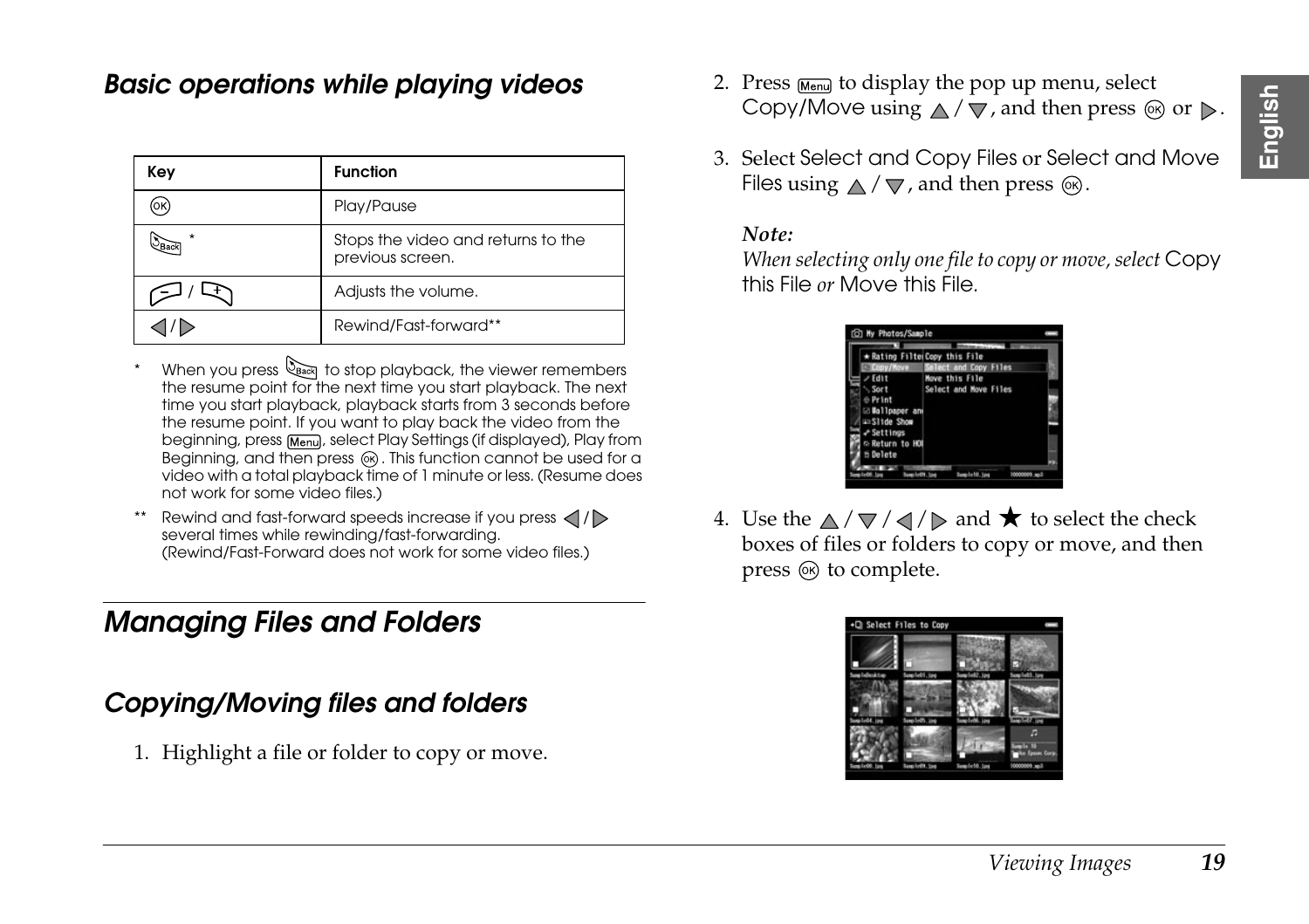5. Select a folder to copy or move to using the  $\wedge$  /  $\nabla$  /  $\triangleleft$  /  $\triangleright$  , and then press  $\circledcirc$ .

#### *Deleting files and folders*

- 1. Highlight a file or folder to delete.
- 2. Press  $M_{\text{enul}}$  to display the pop up menu, select Delete using  $\triangle$  /  $\nabla$ , and then press  $\circledcirc$ .
- 3. Use the  $\triangle / \triangledown / \triangleleft / \triangleright$  and  $\bigstar$  to select the check boxes of files or folders to delete, and then press  $\circledcirc$ to complete.



4. After the confirmation dialog box appears, select Yes using  $\wedge / \nabla$ , and then press  $\circledcirc$  to complete.

#### <span id="page-19-0"></span>*Protecting files and folders*

You can lock the selected file or folder. When a file or folder is locked, the  $\bullet$  icon is displayed and it cannot be deleted or rotated.

- 1. Highlight a file or folder to lock.
- 2. Press  $M_{\text{enul}}$  to display the pop up menu, select Edit using  $\triangle$  /  $\nabla$ , and then press  $\circledcirc$  or  $\triangleright$ .
- 3. Select Lock/Unlock using  $\wedge$  /  $\nabla$ , and then press  $($ OK $).$

| * Rating Filte Rename<br>Copy/Move | Retouch             |  |
|------------------------------------|---------------------|--|
|                                    | <b>Ainlari</b>      |  |
| Sort                               | <b>Rotate Right</b> |  |
| $E$ Print                          | Rotate Left         |  |
| Ballpaper and                      |                     |  |
| <b>41511de Show</b>                |                     |  |
| - Settings                         |                     |  |
| Return to HOL                      |                     |  |
| ti Delete                          |                     |  |

4. Use the  $\triangle$  /  $\triangledown$  /  $\triangle$  /  $\triangleright$  and  $\bigstar$  to select the check boxes of files or folders to lock, and then press  $\circledR$  to complete. (Files or folders which have already been locked are displayed with check marks. Pressing  $\bigstar$ removes the check mark and unlocks the file or folder.)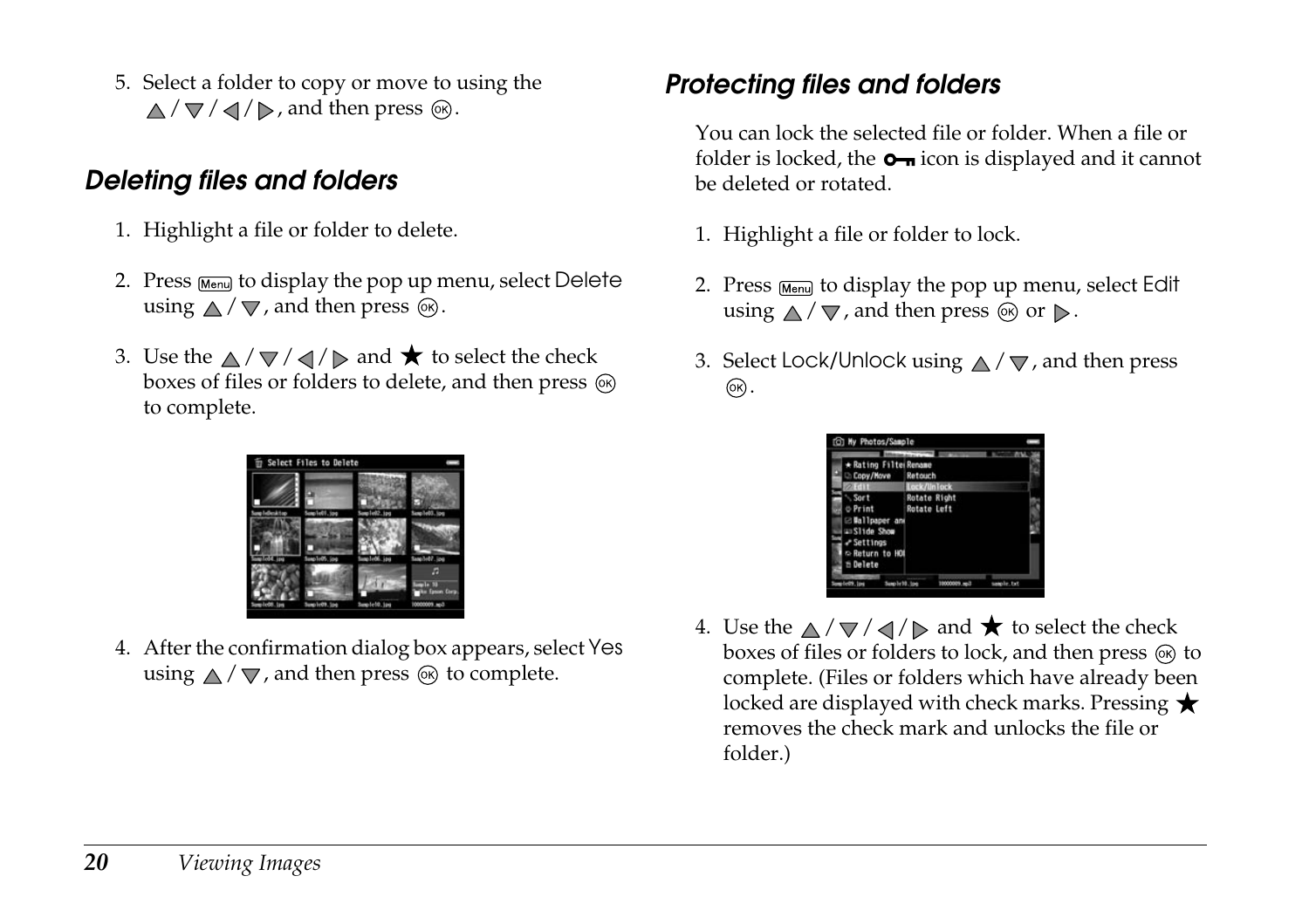English 3 3**English**

*Note:*

*The lock on the file or folder remains in effect until you unlock it, even if you turn off the viewer.*

#### <span id="page-20-1"></span><span id="page-20-0"></span>*Using ratings to filter your photos*

When photos have ratings attached, you can filter them for display according to the number of stars. Press [Menu] during thumbnail or list display, and then use the Rating filter to select the star rating of the photos you want to display. To attach a rating to a photo, use the following procedure.

After selecting a photo file, press  $\bigstar$ . You can rate photos from one to five stars.

#### *Note:*

- ❏ *You can only rate JPEG and RAW image files.*
- ❏ *You cannot rate data stored on a USB device or memory card.*
- $\Box$  *When a photo file is rated five stars, pressing*  $\star$  *deletes its rating.*
- ❏ *Folders are always displayed after filtering.*
- ❏ *Files other than JPEG and RAW are not displayed after filtering.*

❏ *To edit a file that you rated with the viewer using Adobe Bridge, see the online Epson Link2 User's Guide.*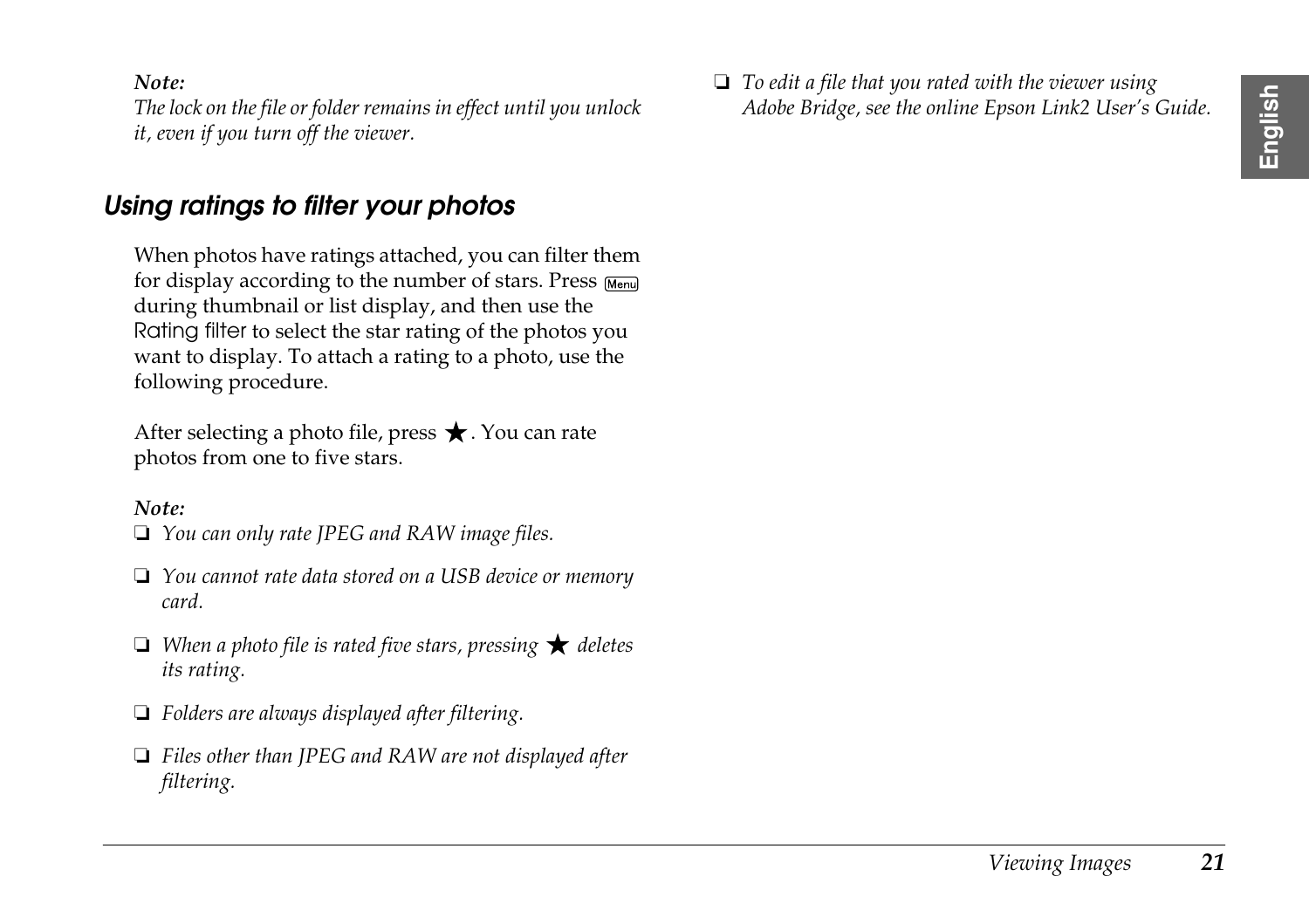#### *Chapter 4*

#### <span id="page-21-0"></span>*Backing Up Data from the Viewer*

You can transfer data from the viewer to the computer. Be sure to back up important data.

#### <span id="page-21-1"></span>*Transferring to USB Storage Devices*

You can transfer data to other USB devices. For details, see the User's Guide.

You can use the following USB storage devices that are capable of copying: external HDD drives, CD/DVD drives, USB memories, card reader/writers, and Epson Multimedia Storage Viewers.

#### <span id="page-21-3"></span><span id="page-21-2"></span>*Transferring to the Computer*

Before transferring, install the Epson Link2 software.

- 1. Connect the AC adapter.
- 2. Turn on the viewer and the computer.

3. Open the USB connector's cover and connect the USB cable to the viewer. Then connect the other end of the USB cable to the computer.



4. Press  $\bigstar$  on the Home screen.

#### *Note:*

*You can also connect by selecting* USB Device*.*

5. When the connection to the computer is complete, the LCD display turns off.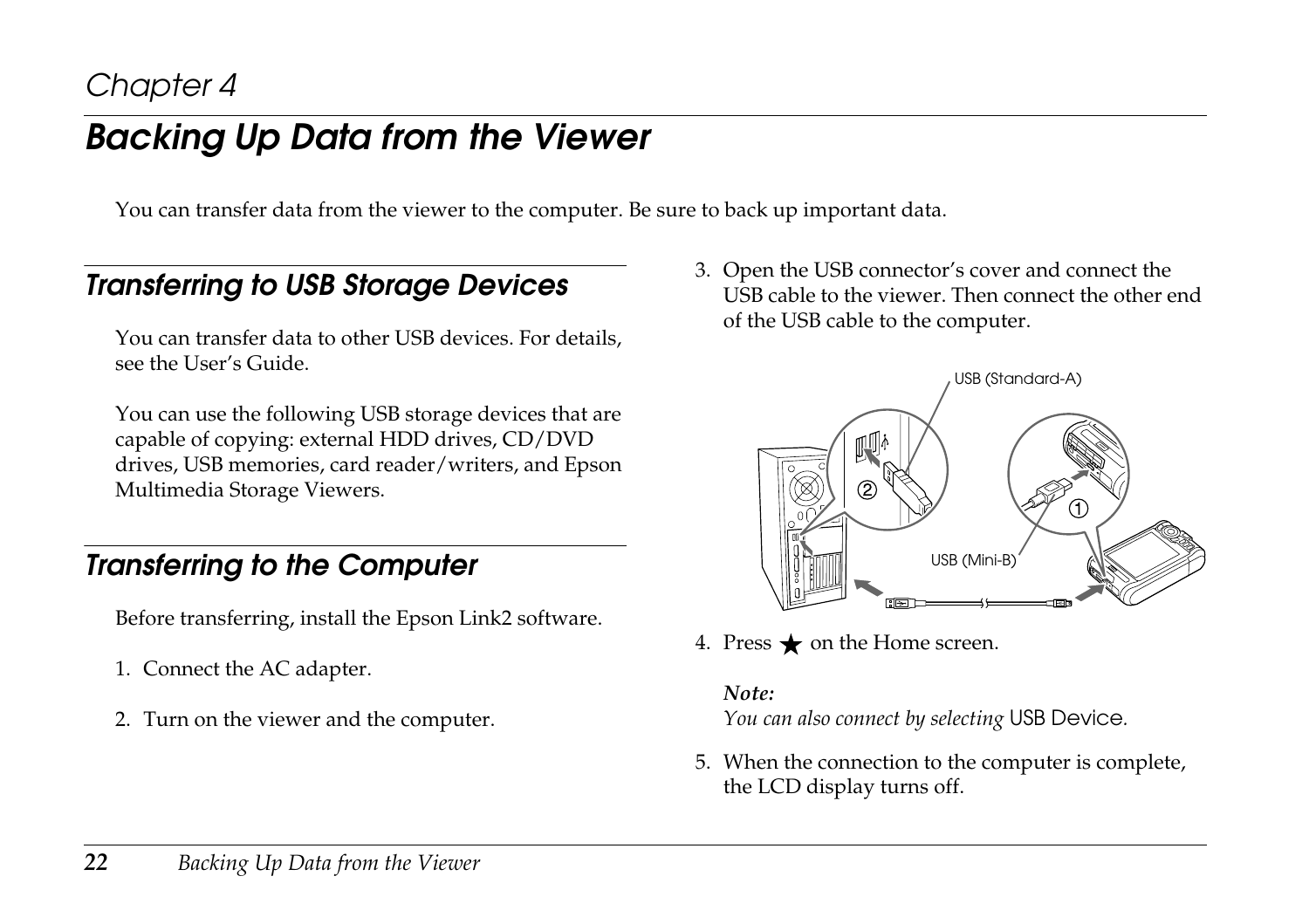#### *Note:*

- ❏ *When the viewer is connected to a computer, do not connect a USB device to the Host-standard A, or touch the connector interface.*
- ❏ *After connecting the viewer to the computer, the LCD turns dark to save battery power. This is not a malfunction.*
- 6. Launch the Epson Link2 software.

#### **For Windows:**

Click Start, point to All Programs (or Programs), then select EPSON. Select Epson Link2, and then click Epson Link2.

Alternatively, click the Epson Link2 shortcut icon on the desktop.

#### **For Macintosh:**

Double-click the Epson Link2 icon in the Epson Link2 folder.

Only data that has not yet been backed up is copied to the computer automatically.

7. Disconnect the viewer from the computer.

#### **For Windows:**

Click Unplug or Eject Hardware on the computer screen, and then remove the USB cable.

#### **For Macintosh:**

Drag and drop the viewer icon and memory cards (if inserted) to the trash can on the computer screen, and then remove the USB cable.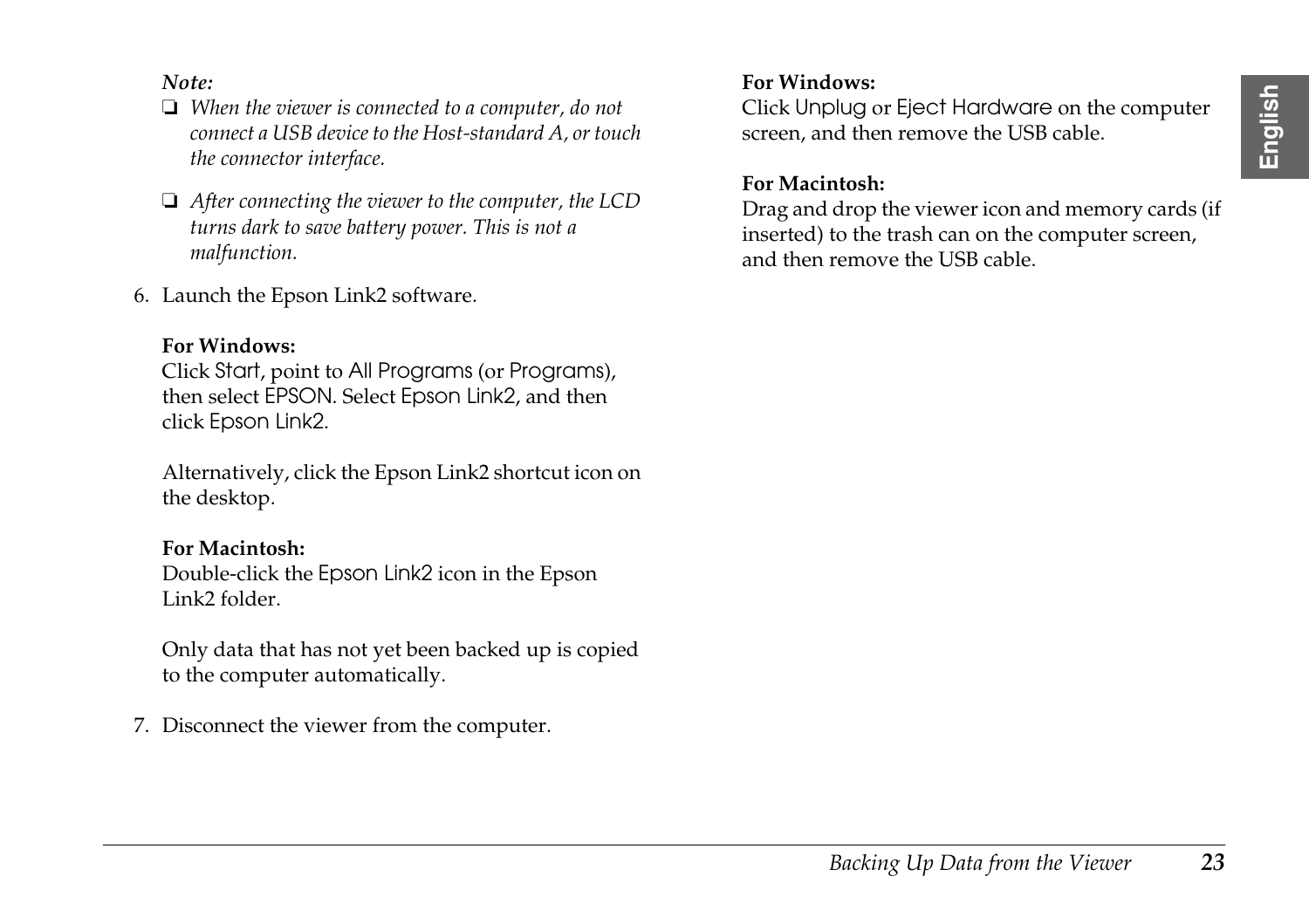#### <span id="page-23-0"></span>*Creating Custom Print*

You can print out your photos by following the Print Wizard menu screen flows from editing photos to printing them out.

#### <span id="page-23-1"></span>*Using the Print Wizard Menu*

Print Wizard has six menus to suit different purposes. See the following table for details on each menu.

1. On the Home screen, select Print Wizard using  $\triangle$  /  $\nabla$  , then press  $\circledcirc$ .

#### *Note:*

*If an unprinted job is stored in the viewer, follow the instructions on the screen.*

2. Select the menu you want using  $\triangle / \triangledown$ , then press  $($ OK $).$ 

| Menu                | <b>Details</b>                                                 |
|---------------------|----------------------------------------------------------------|
| Create Custom Print | You can edit photos and print<br>them out.                     |
| Crop and Print      | You can crop photos, lay them<br>out on paper, and then print. |

| Menu                           | <b>Details</b>                                                                      |
|--------------------------------|-------------------------------------------------------------------------------------|
| Edit Layout and Print          | You can lay photos out on<br>paper and then print.                                  |
| Make Copies of Custom<br>Print | You can make additional prints<br>of your photo projects.                           |
| Print Original Photo           | You can print out the original<br>photo.                                            |
| <b>Print Contact Sheet</b>     | You can print out a contact<br>sheet displaying thumbnail<br>images of your photos. |

This section explains the simple flow of the Create Custom Print menu.

For details, see the User's Guide.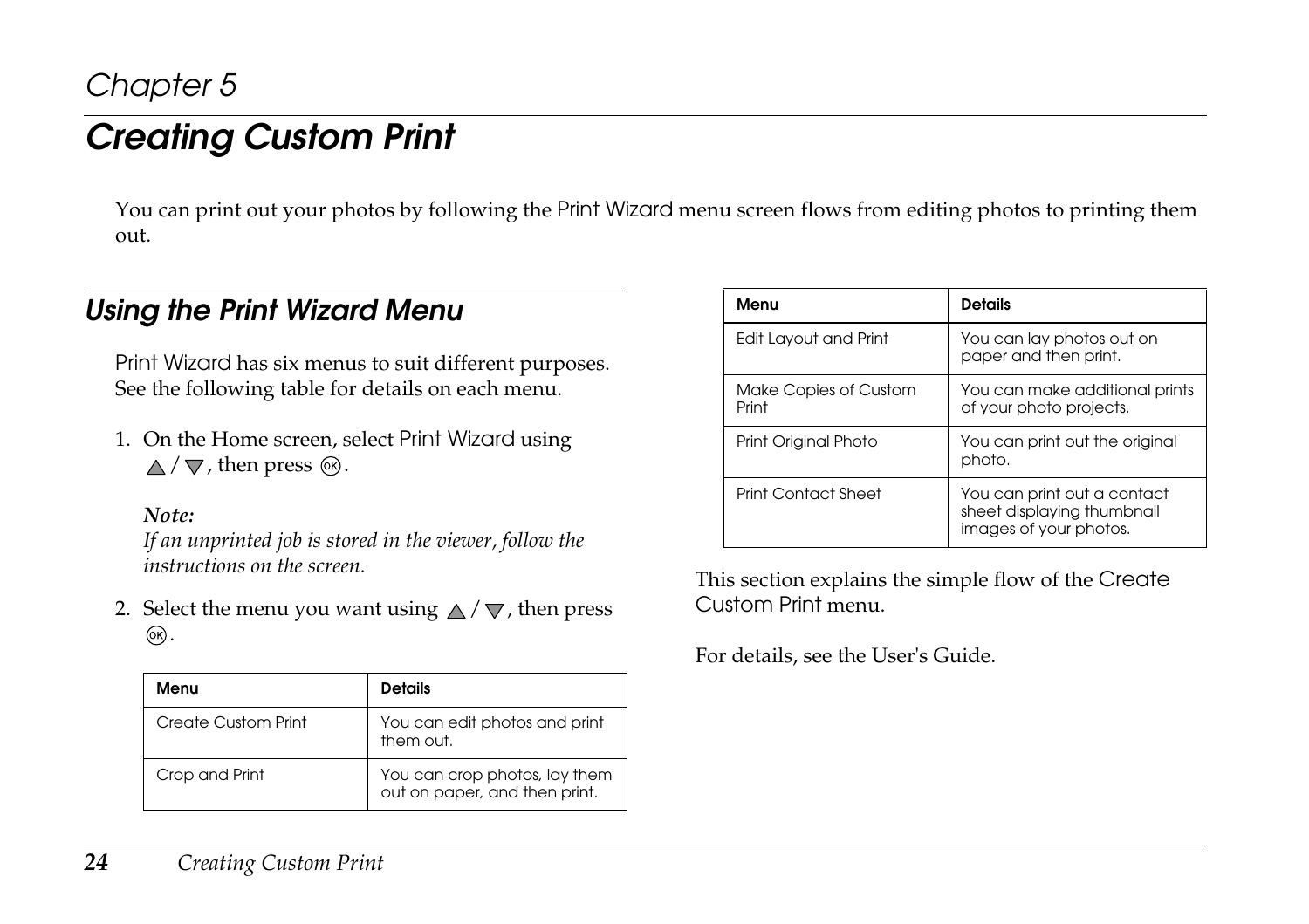# English 5**English**

5

#### *Selecting an Image*

Select an image (JPEG/RAW file) to edit.



#### *Retouching the selected image*

Retouch the image. You can select current settings or make manual settings.



#### *Cropping the selected image*

You can crop the image to a custom size. You can also crop the image using a fixed aspect ratio.



#### *Setting the print layout*

You can set the image position on the paper, the background color, a watermark, and so on.



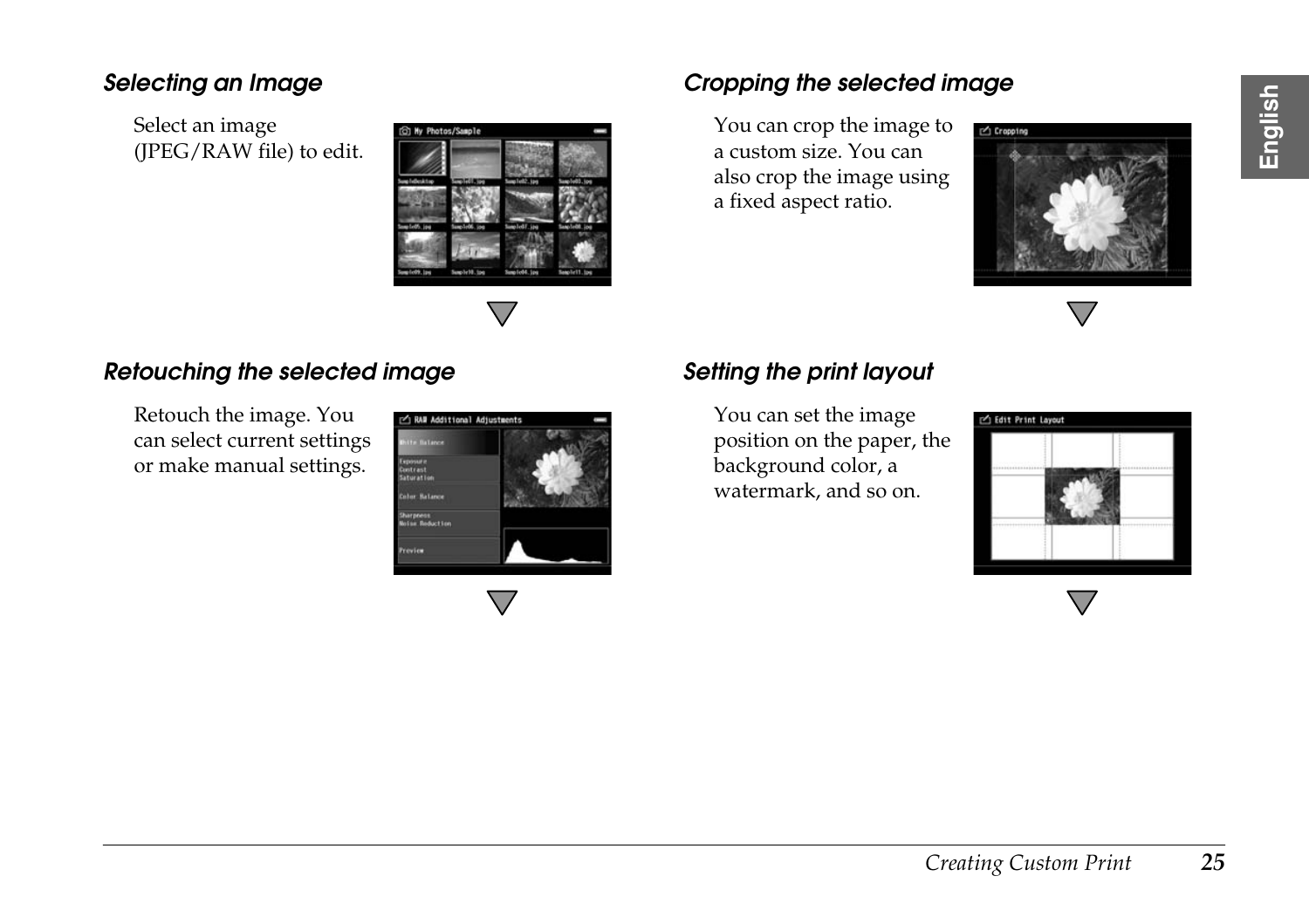#### *Printing photos*

You can print by connecting the viewer directly to a printer.



#### *Finishing up*

You can print by connecting the viewer directly to a printer.



By adjusting the LCD brightness and color temperature, you can make the images displayed on the LCD closer to the results of your printouts.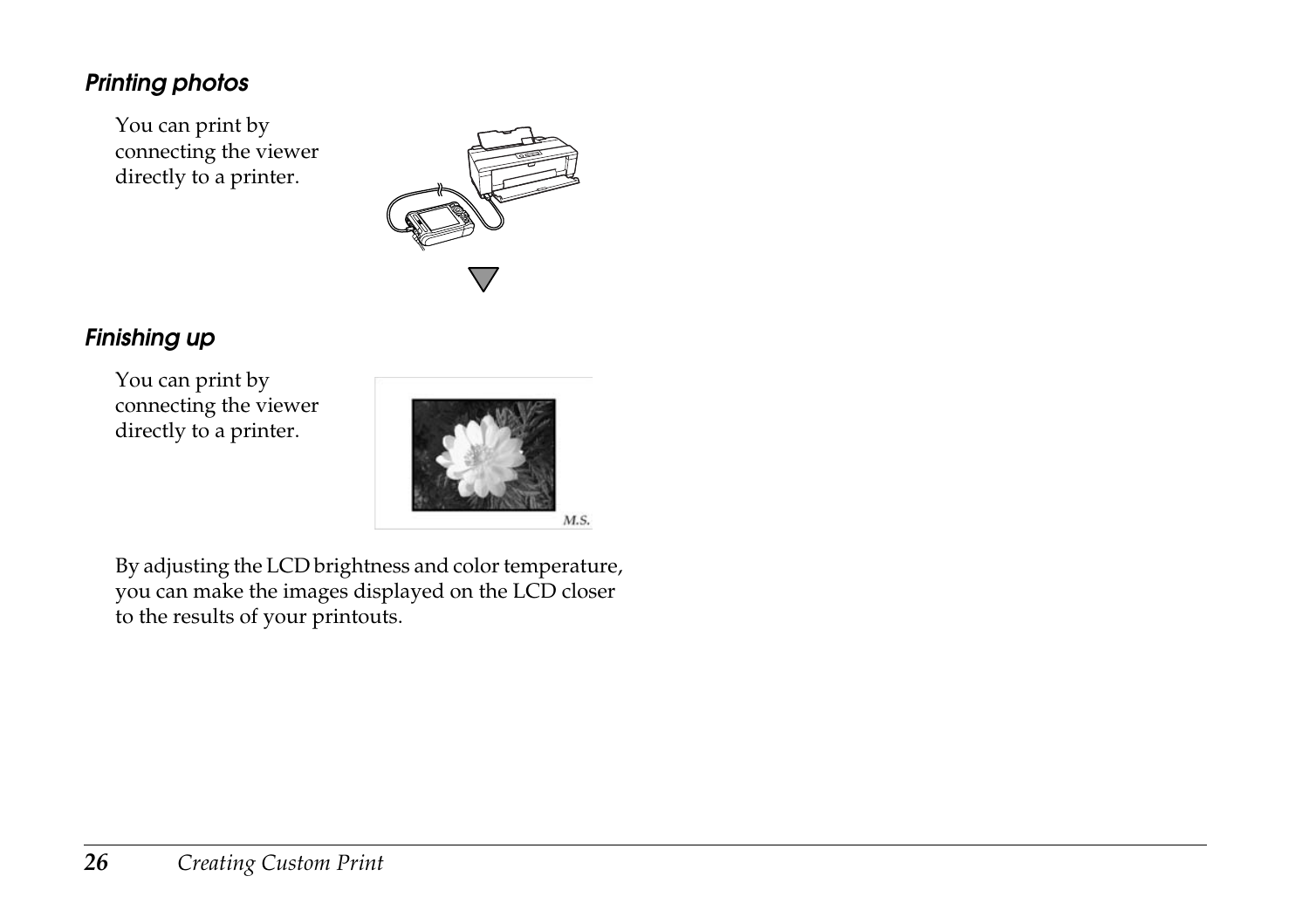#### *Chapter 6*

#### <span id="page-26-0"></span>*Other Features*

The viewer offers other functions apart from the functions introduced in this guide. For details about each function, see the User's Guide.

#### *Viewing Images*

#### **Slide show**

You can display JPEG and RAW photos as a slide show.



#### **Screen saver**

You can set photos as the screen saver.

#### **Private folder**

You can hide selected folders so that other people cannot view them.

#### *Playing Music*

#### **Playlist**

You can create a Playlist both on the Epson Link2 software and on the viewer.



#### *Direct Printing*

#### **Photo print**

You can print images directly with PictBridge enabled printers.

#### *Viewing on TV*

#### **AV output**

You can play slide shows and videos on TV.

#### *Customizing Settings*

#### **Settings mode**

You can customize various settings to make the viewer more useful. Select Settings on the Home screen.





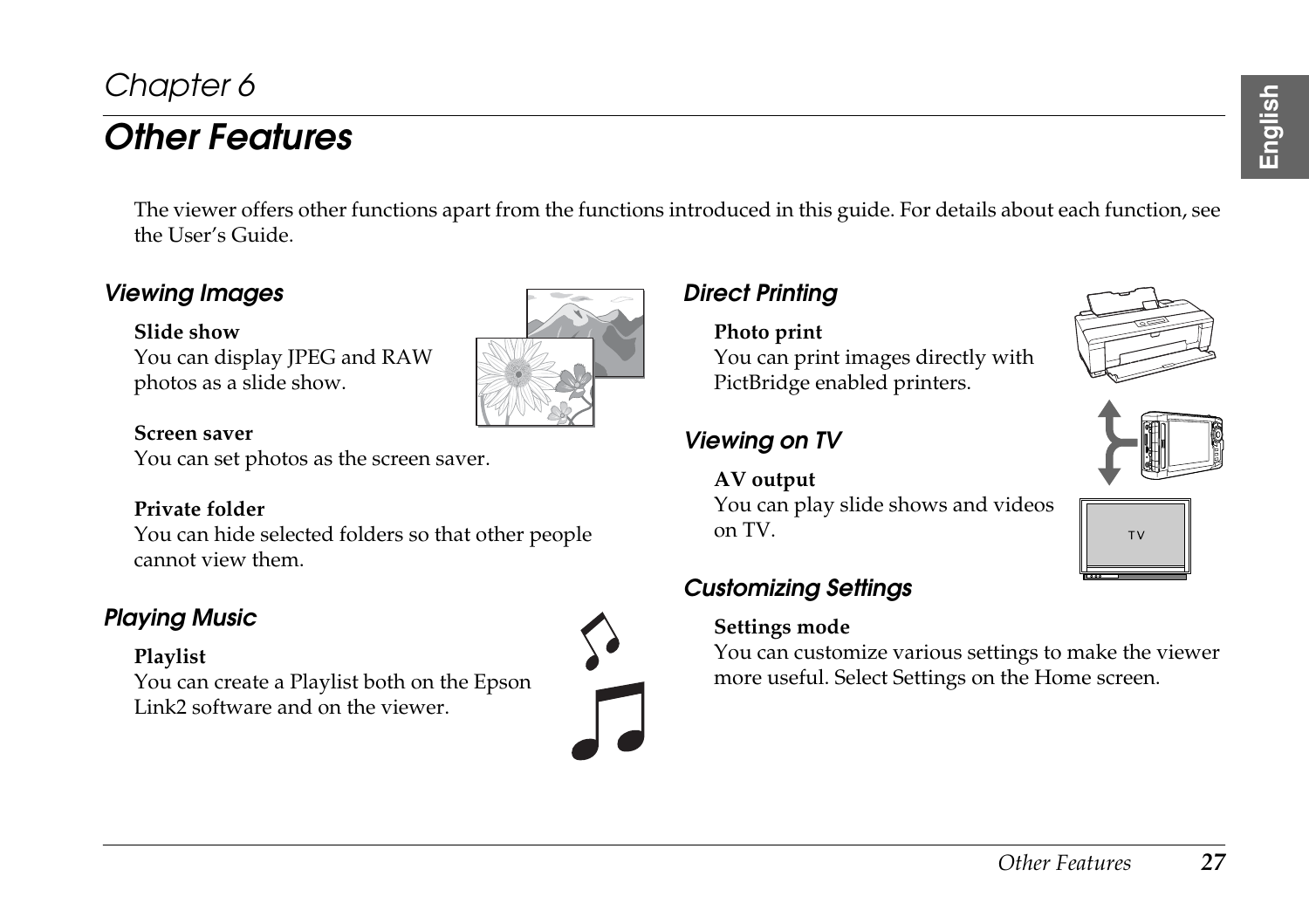#### <span id="page-27-0"></span>*Chapter 7*

#### *Troubleshooting*

#### *Problems and Solutions*

You can also refer to the User's Guide for more detailed troubleshooting information.

#### *[Power supply problems](#page-6-1)*

#### **The power does not [turn on.](#page-6-1)**

**Is the battery set correctly?**

Make sure that the battery is installed correctly. See "Charging the battery" (page 7).

#### **Has the battery run out?**

Charge the battery. See "Charging the battery" (page 7).

#### **The Charge lamp lights orange.**

**Is the battery set correctly?**

See "Charging the battery" (page 7) and set the battery correctly.

**Has the viewer been placed in a hot location?**

Turn off the power, disconnect the AC adapter, stop charging, wait for more than 30 minutes, and then connect the AC adapter again to restart charging. If the Charge lamp still lights orange, contact our customer support.

#### *Operation problems*

#### **Cannot use the keys on the viewer.**

**Is the power switch set to the middle?**

If the power switch is set to Hold, set it back to the middle.